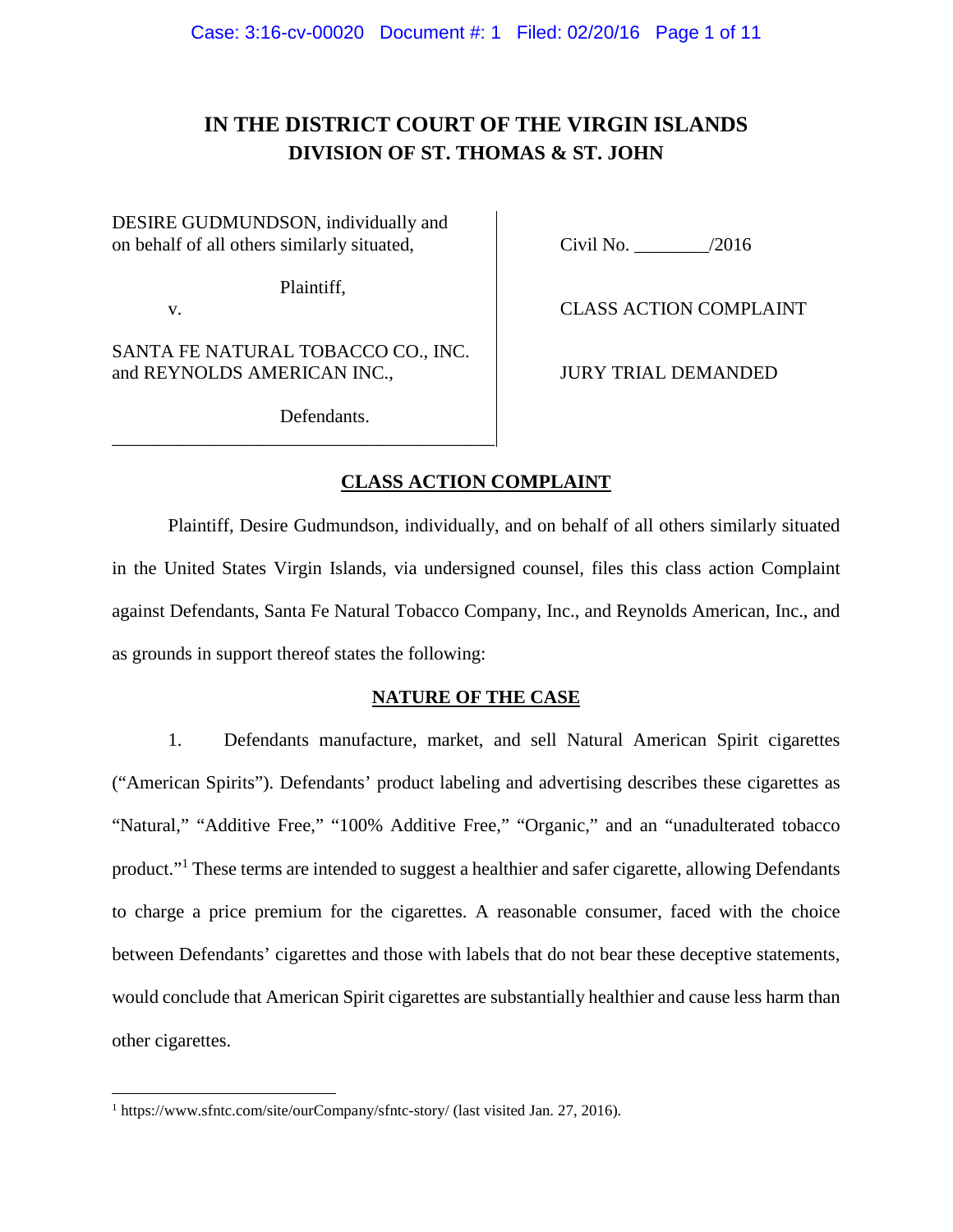#### Case: 3:16-cv-00020 Document #: 1 Filed: 02/20/16 Page 2 of 11

2. Unfortunately, these conclusions by a reasonable consumer would be wrong. In fact, American Spirit cigarettes are not as natural as Defendants' marketing claims, are not a safer alternative, and are more addictive than most other common cigarette brands.

3. This suit is brought pursuant to the Consumer Protection Law of 1973, 12A V.I.C. § 101 *et seq*., The Consumer Fraud and Deceptive Business Practices Act, 12A V.I.C. § 301*, et seq.,* on behalf of a class of Virgin Islands consumers who purchased Natural American Spirit cigarettes from February 2010 to the present.

#### **PARTIES**

1. Plaintiff Desire Gudmundson is a citizen of the Territory of the Virgin Islands with residence in St. Thomas. During the proposed class period, Ms. Gudmundson viewed Defendants' advertisements representing Natural American Spirit cigarettes as "Natural" and Additive-Free" and regularly purchased varieties of Natural American Spirit cigarettes in the Virgin Islands which were all uniformly labeled as "Natural" or "Additive-Free."

2. Defendant Santa Fe Natural Tobacco Company, Inc. is a New Mexico corporation whose principal place of business is in Santa Fe, New Mexico.

3. Defendant Reynolds American Inc. is a North Carolina Corporation whose principal place of business is in Winston-Salem, North Carolina. Santa Fe Natural Tobacco Company, Inc. is an operating subsidiary of Defendant Reynolds American, Inc.

#### **JURISDICTION AND VENUE**

4. This Court has subject matter jurisdiction pursuant to 28 U.S.C. § 1332(d), the Class Action Fairness Act, the numerousity of class members, minimal diversity of citizenship exists between the Plaintiff Class and the Defendants, and the aggregate claims of the Class (as defined below) exceed the sum or value of \$5,000,000.00.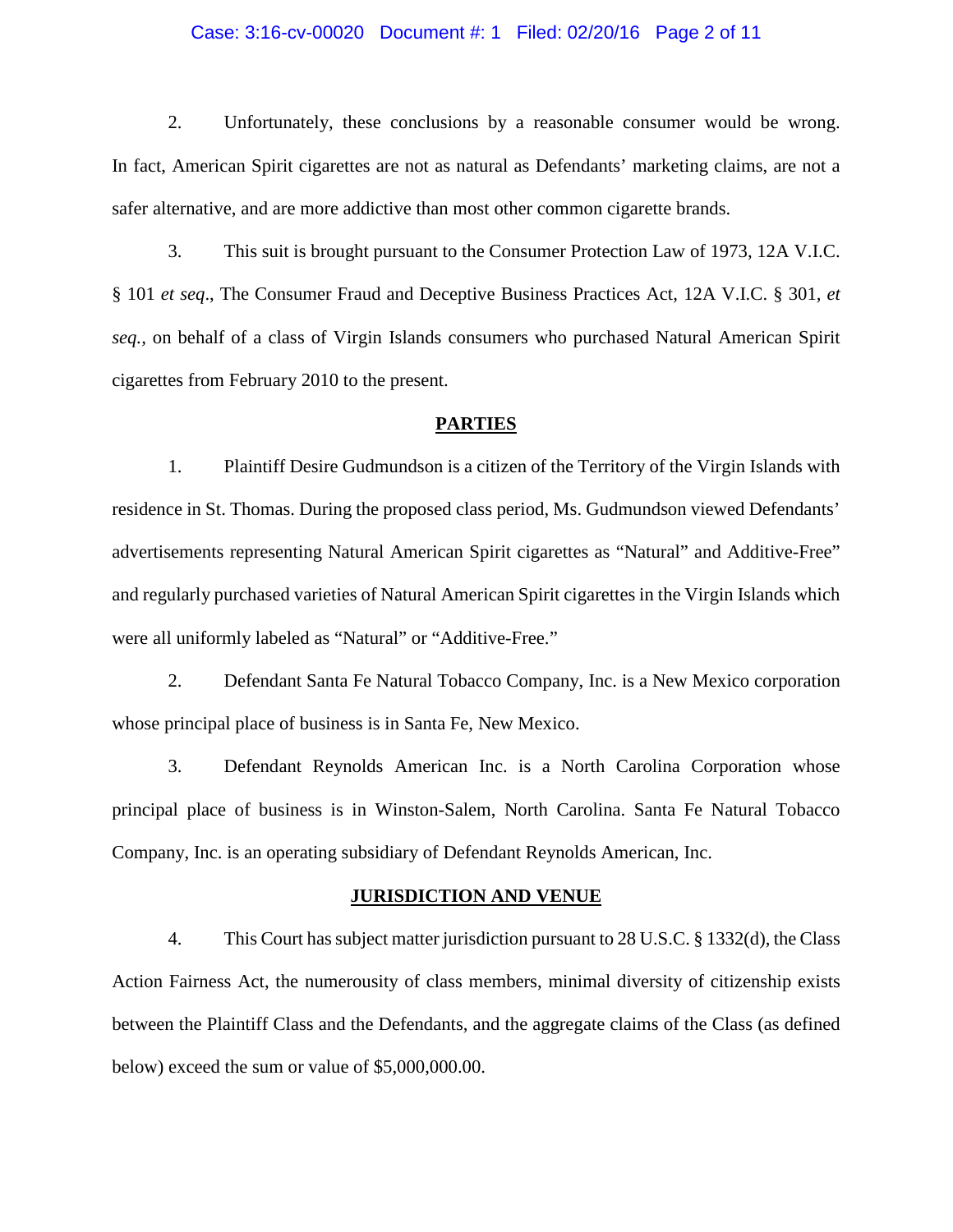#### Case: 3:16-cv-00020 Document #: 1 Filed: 02/20/16 Page 3 of 11

5. This Court has personal jurisdiction over Defendants since each has minimum contacts within the district as each Defendant intentionally avails itself of the laws and markets in this State through the promotion, marketing, distribution and sale of their products in this district.

6. Venue is proper in this District pursuant to 28 U.S.C. § 1391(b) because substantial acts in furtherance of the alleged improper conduct giving rise to the claims herein, including the dissemination of misleading, deceptive and unfair information regarding Natural American Spirit cigarettes, occurred within this District.

#### **FACTUAL ALLEGATIONS**

#### **A. The Natural American Spirit Cigarette**

7. According to Defendant Reynolds American, Defendant Santa Fe Natural Tobacco Company, Inc., manufactured the "fastest growing super-premium cigarette brand" Natural American Spirit, generally known as American Spirits. American Spirits are now one of the top 10 best-selling cigarette brands even though it is priced higher than most other competitive brands.<sup>2</sup>

#### **B. Defendants' False and Deceptive Advertising**

8. The marketing for American Spirits is the most deceptive of any current major U.S. cigarette brand on the market and largely accounts for the brand's increased market share within the industry.

9. The brand has increased sales 86 percent from 2009 to 2014, even as overall cigarette sales in the United States fell by 17 percent during the same period. <sup>3</sup>

<sup>2</sup> Reynolds American, Inc. Annual Chairman/CEO letter (March 2015), available at http://s2.q4cdn.com/129460998/files/doc\_financials/2015\_chairman\_s\_letterweb\_v001\_e2i964.pdf (last visited Jan. 27, 2016).

<sup>&</sup>lt;sup>3</sup> FDA Warning about Deceptive Marketing of Natural American Spirit Cigarettes, Other Brands Is Critically Important to Protect Consumers" available at: http://www.prnewswire.com/news-releases/fda-warningaboutdeceptive-marketing-of-natural-american-spirit-cigarettes-other-brands-is-critically-important-to-protectconsumers-300134309.html (last visited Jan. 27, 2016).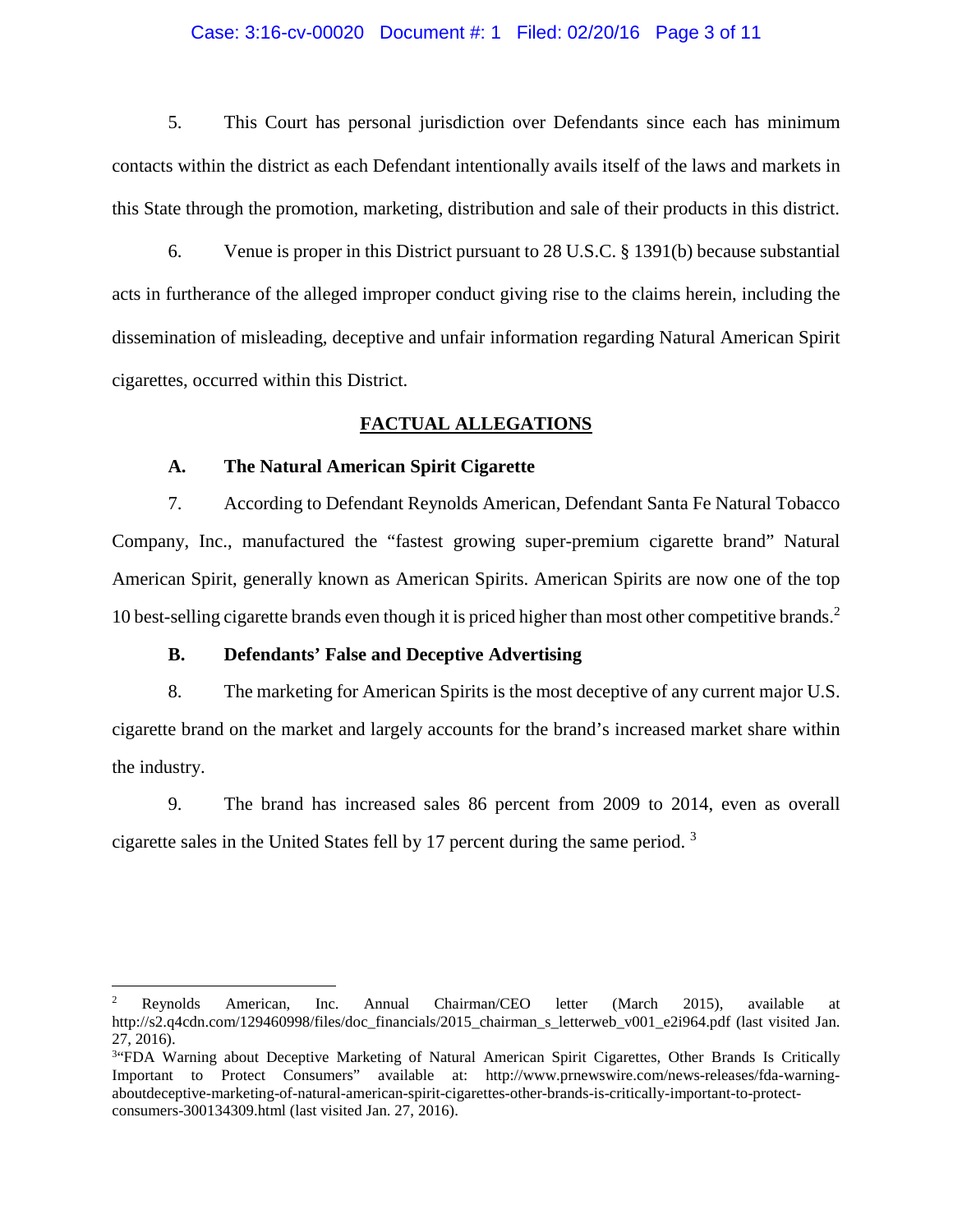#### Case: 3:16-cv-00020 Document #: 1 Filed: 02/20/16 Page 4 of 11

10. Defendants sell a variety of Natural American Spirit cigarettes (such as regular, light, organic, and menthol), all of which Defendants uniformly and prominently label and advertise with representations that the cigarettes are "Natural" and "Additive-Free."

11. For example, the label of Natural American Spirit cigarettes prominently states that the cigarettes are "Natural" and "100% Additive-Free." A true and correct copy of the Natural American Spirit cigarettes label is reproduced below:



12. Defendants make the following claims in their advertisements:

We make our cigarettes with 100 percent additive-free tobacco, including styles with 100 percent U.S. grown tobacco, and with certified organic tobacco. Our blenders create the highest quality tobacco blends and only use two ingredients: whole leaf tobacco and water.<sup>4</sup>

13. Similarly, throughout the proposed class period, Defendants' advertising for Natural American Spirit cigarettes have been replete with the uniform representations that cigarettes are "Natural" and "Additive-Free." A collection of Defendants' advertisements for Natural American Spirit cigarettes shows use of the "Natural" and "Additive-Free" representations has grown increasingly prominent during the proposed class period.<sup>5</sup>

<sup>4</sup> https://www.sfntc.com/site/ourProduct/overview/ (last visited Jan. 27, 2016).

<sup>&</sup>lt;sup>5</sup> Slideshow: Advertising for Natural American Spirit Cigarettes 2000-2015, Campaign for Tobacco Free Kids, http://www.tobaccofreekids.org/press\_office/2015/natural\_american\_spirit (last visited November 2, 2015).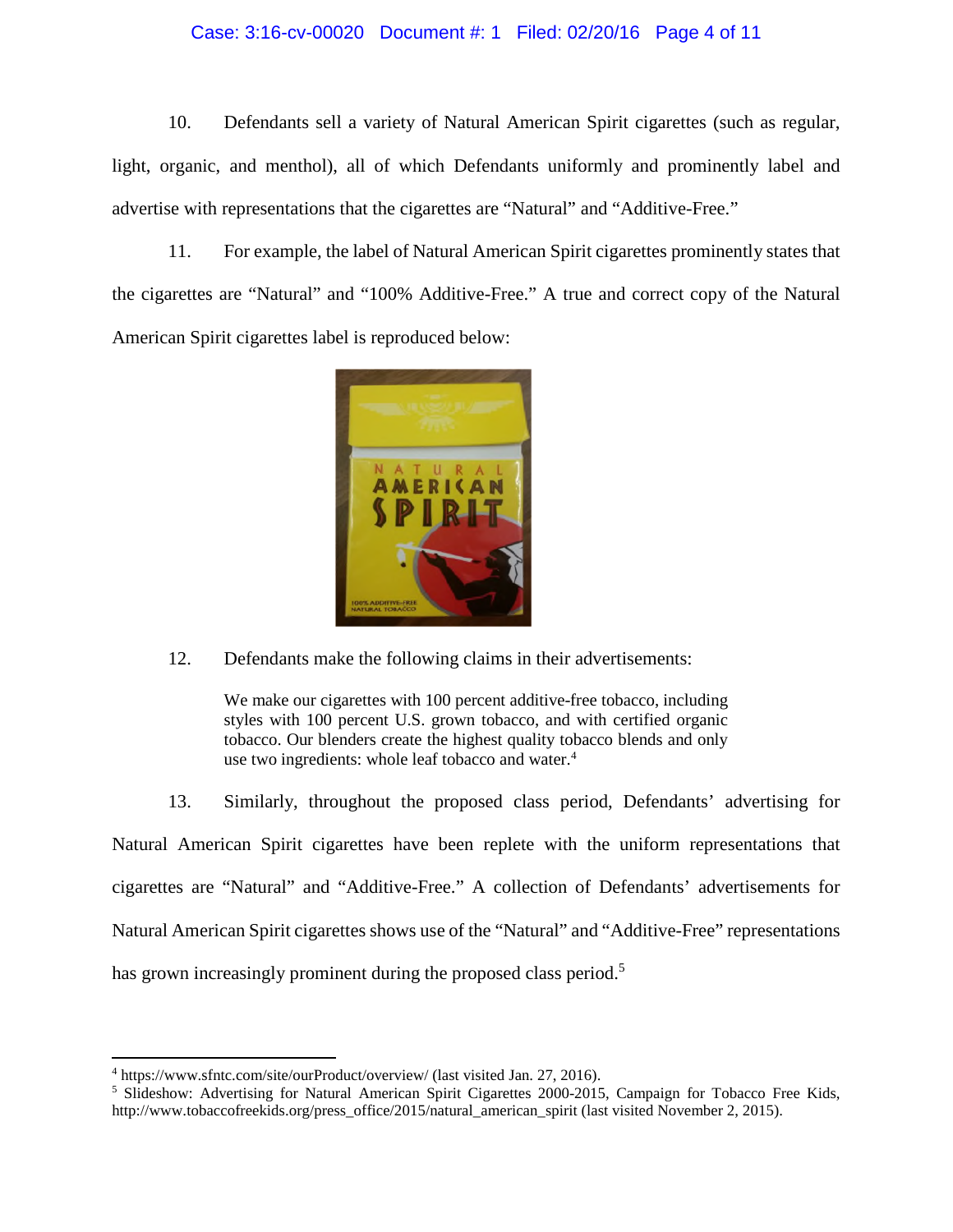#### Case: 3:16-cv-00020 Document #: 1 Filed: 02/20/16 Page 5 of 11

14. By marketing Natural American Spirit cigarettes as "Natural" and "Additive-Free," Defendants represent explicitly and/or implicitly that Natural American Spirit cigarettes present a lower risk of tobacco-related disease and/or are less harmful than other commercially marketed tobacco products.

15. While consumers understand that smoking cigarettes is generally unhealthy, a reasonable consumer will expect that a cigarette that is all natural and free of additives to be a healthier cigarette.

16. As Defendants are well aware, consumer research and cigarette industry documents establish that smokers associate the terms "Natural" and "Additive-Free" with reduced risk. Indeed, reasonable consumers buying cigarettes marketed as "Natural" and "Additive-Free" expect to get a healthier more wholesome product.<sup>6</sup>

17. Defendants deceptively and unfairly exploit its marketing message in other ways. It sells its cigarettes in health food stores and even accompanies its cigarettes with literature from "America's leading natural foods teacher" who claims that the cigarettes are medicinal and that Native Americans have smoked such additive free cigarettes without developing cancer.<sup>7</sup>

18. Due to the claims and beliefs that Defendants' cigarettes are "Natural" and "Additive-free" consumers are willing to pay a price premium for Natural American Spirit cigarettes as compared to other cigarettes that are not so labeled.

19. On these grounds, 28 public health organizations, including the American Cancer Society, American Heart Association, and American Lung Association wrote the Food and Drug

<sup>6</sup> McDaniel, Patricia A. & Ruth E. Malone, *"I Always Thought They Were All Pure Tobacco": American Smokers' Perceptions of 'Natural' Cigarettes and Tobacco Industry Advertising Strategies*, 16 Tobacco Control e7 (2007), available at http://www.ncbi.nlm.nih.gov/pmc/articles/PMC2807204/ (last visited Nov. 2, 2015).

<sup>7</sup> McDaniel, Patricia, "I always thought they were all pure tobacco": American smokers' perceptions of "natural" cigarettes and tobacco industry advertising strategies, Tob. Control (Dec. 16, 2007), available at http://www.ncbi.nlm.nih.gov/pmc/articles/PMC2807204/ (last visited Jan. 27, 2016).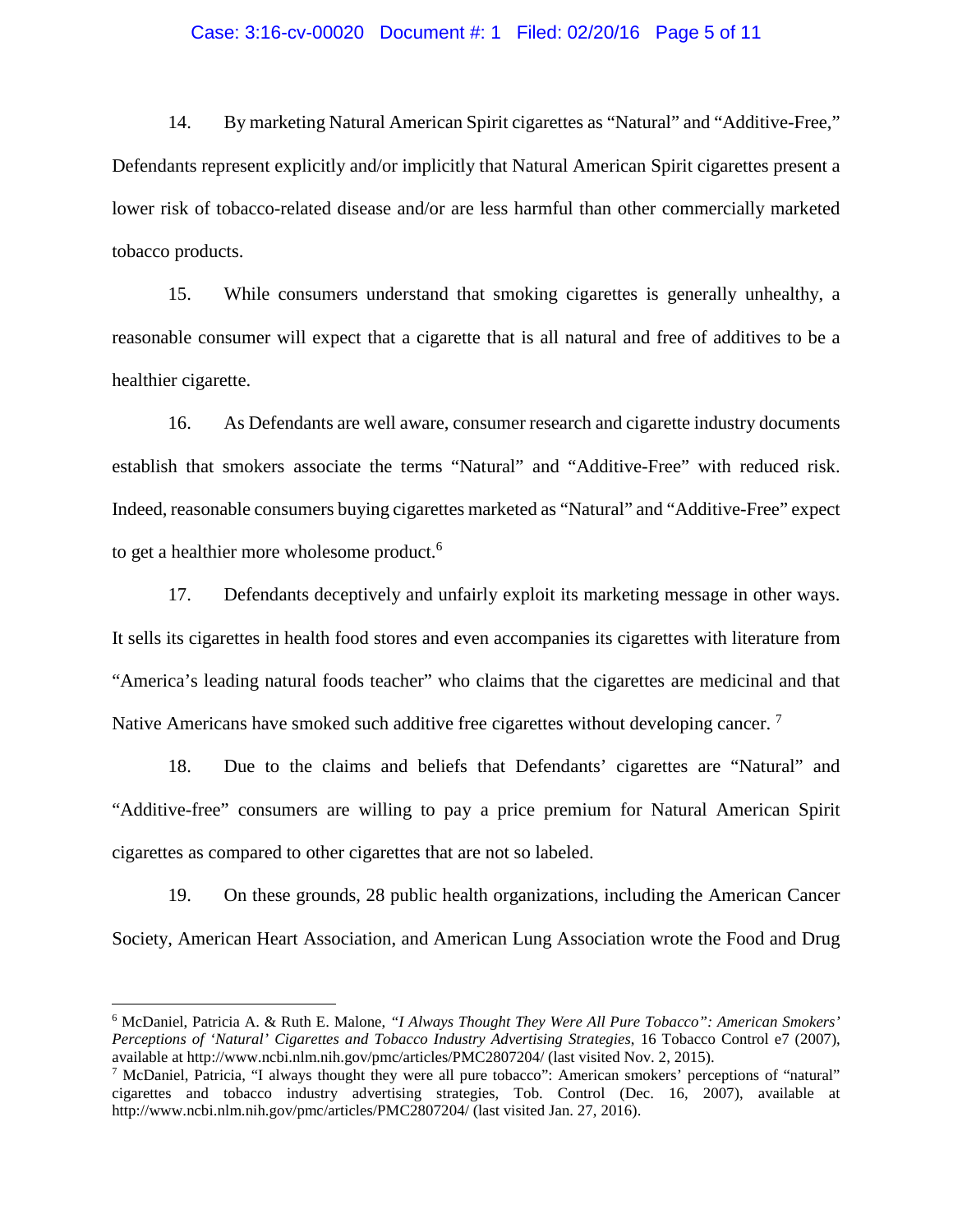#### Case: 3:16-cv-00020 Document #: 1 Filed: 02/20/16 Page 6 of 11

Administration ("FDA") urging them to commence an enforcement action against the brand's deceptive marketing.<sup>8</sup>

20. The FDA subsequently issued a "warning letter" to Defendants informing them that the use of descriptors like "Natural" and "Additive-Free" lead consumers to believe that such cigarettes pose less of a health risk than other cigarettes, when there is no scientific support for such a claim.<sup>9</sup>

21. Additionally, the FDA warned that such product labeling was not in compliance with Section 911(b)(1) of the Federal Food, Drug, and Cosmetic Act, as the FDA has not determined that American Spirit cigarettes qualify whatsoever as a "modified risk tobacco product" in order to lawfully use such labeling in the stream of interstate commerce.

#### **C. Natural American Spirit Cigarettes are altered.**

22. Natural American Spirit cigarettes are not as "natural" as Defendants repeatedly claim. Natural American Spirit cigarettes contain added ammonia.

23. Researchers at the Oregon Health and Science University looked at 11 U.S. cigarette brands and found that some had up to 20 times more freebase nicotine – a form of the drug that is quickly absorbed and transmitted to the brain and central nervous system. Defendants' cigarettes, for example, had 36% freebase nicotine, compared to 1% in a benchmark cigarette, 2.7% in Camel, 5-6.2% in Winston, and 9.6% in Marlboro.  $10$ 

24. Natural nicotine is not typically this potent; on information and belief; the high level of freebase nicotine in Natural American Spirit cigarettes is achieved through the addition of

<sup>8</sup> Letter to FDA (Aug. 24, 2015) available at

http://www.tobaccofreekids.org/pressoffice/2015/NASletter.pdf (last visited Jan. 27, 2016).

<sup>9</sup> FDA News Release (Aug. 27, 2015) available at

http://www.fda.gov/NewsEvents/Newsroom/PressAnnouncements/ucm459840.htm (last visited Jan. 26, 2016). <sup>10</sup> Pankow, J., Barsanti, K., & Peyton, D. (2003) Fraction of Free-Base Nicotine in Fresh Smoke Particulate Matter from the Eclipse "Cigarette" by 1H NMR Spectroscopy. Chemical Research in Toxicology, 16(1): 23-27.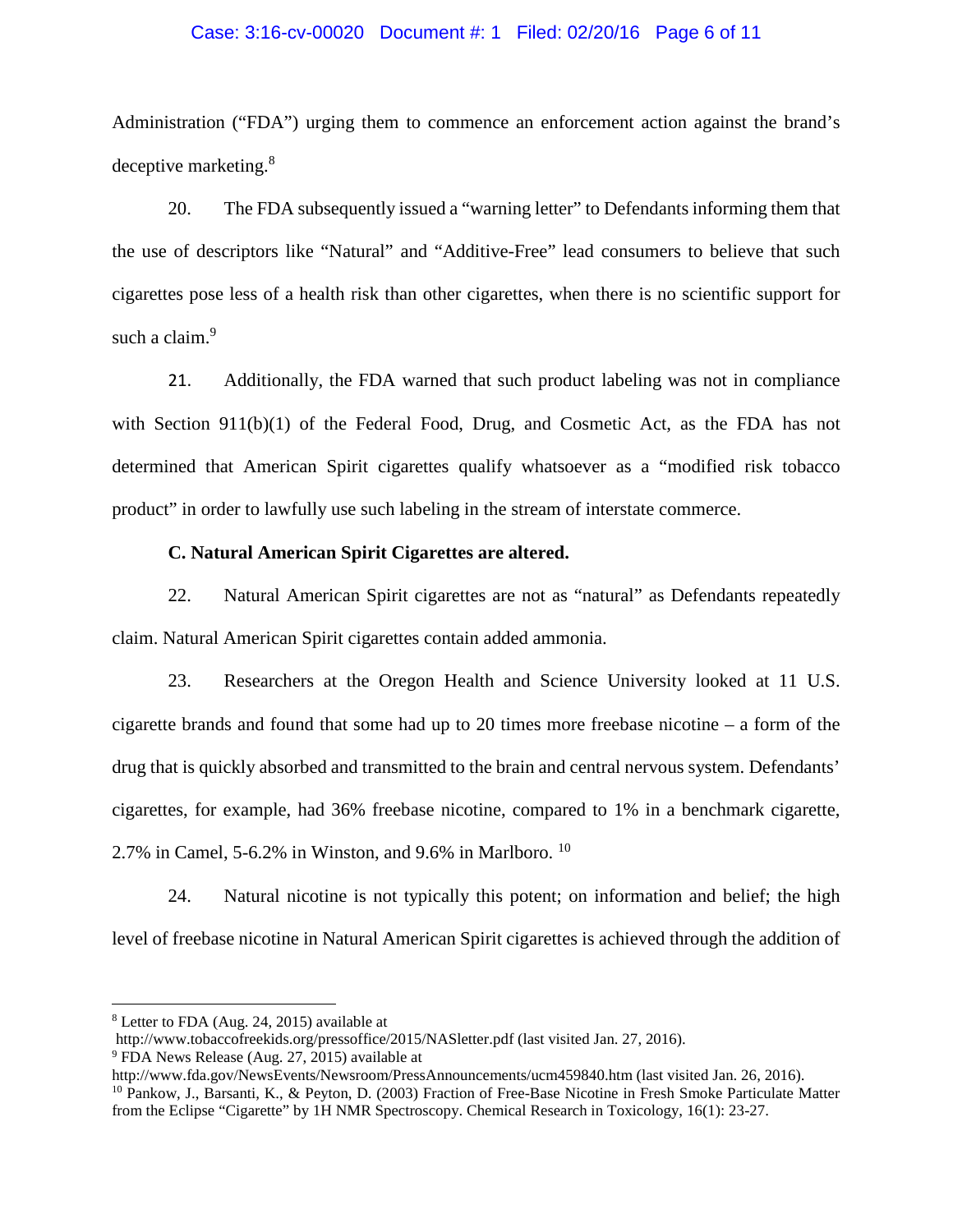#### Case: 3:16-cv-00020 Document #: 1 Filed: 02/20/16 Page 7 of 11

ammonia. Ammonia has been used by the tobacco companies to increase nicotine levels since the early  $1960s$ <sup>11</sup>

25. Generally, the more freebase nicotine, the more addictive the cigarette.

26. Additionally, Defendant adds menthol or other flavors to its cigarettes. Menthol and flavoring agents, like ammonia, are chemical additives. Mentholated, flavored, and ammoniated cigarettes are particularly insidious because they make people (particularly young adults, teenagers/children) more likely to start smoking, lead to greater nicotine dependence/addiction due to physiological changes in a younger developing brain, and decrease the future rate of successfully quitting smoking.

#### **CLASS ACTION ALLEGATIONS**

27. The Plaintiff brings this action on her own behalf and on behalf of all those similarly situated; those residents of the United States Virgin Islands who purchased American Spirits cigarettes within the last six years.

28. The numerosity of the class is not yet defined, but surpasses 100 or more class members on St. Thomas, St. Croix, St. John and Water Island. Identification of the total amount of sales and the plaintiffs in the Territory can be made by sales records and other information kept by the Defendants or other third parties in the usual course of business and within their control.

29. This action is appropriate for class treatment for the following reasons:

- a. The size of the Class is so numerous that joinder of all members is impracticable;
- b. This Complaint alleges common legal and factual issues of the defendants' wrongful conduct, specifically consumer protection issues, unfair and deceptive trade practices, and punitive damages;

<sup>&</sup>lt;sup>11</sup> Proctor, Robert, "The SECRET and SOUL of Marlboro" American Journal of Public Health (July 2008), available at http://www.ncbi.nlm.nih.gov/pmc/articles/PMC2424107/ (last visited Jan. 26, 2016).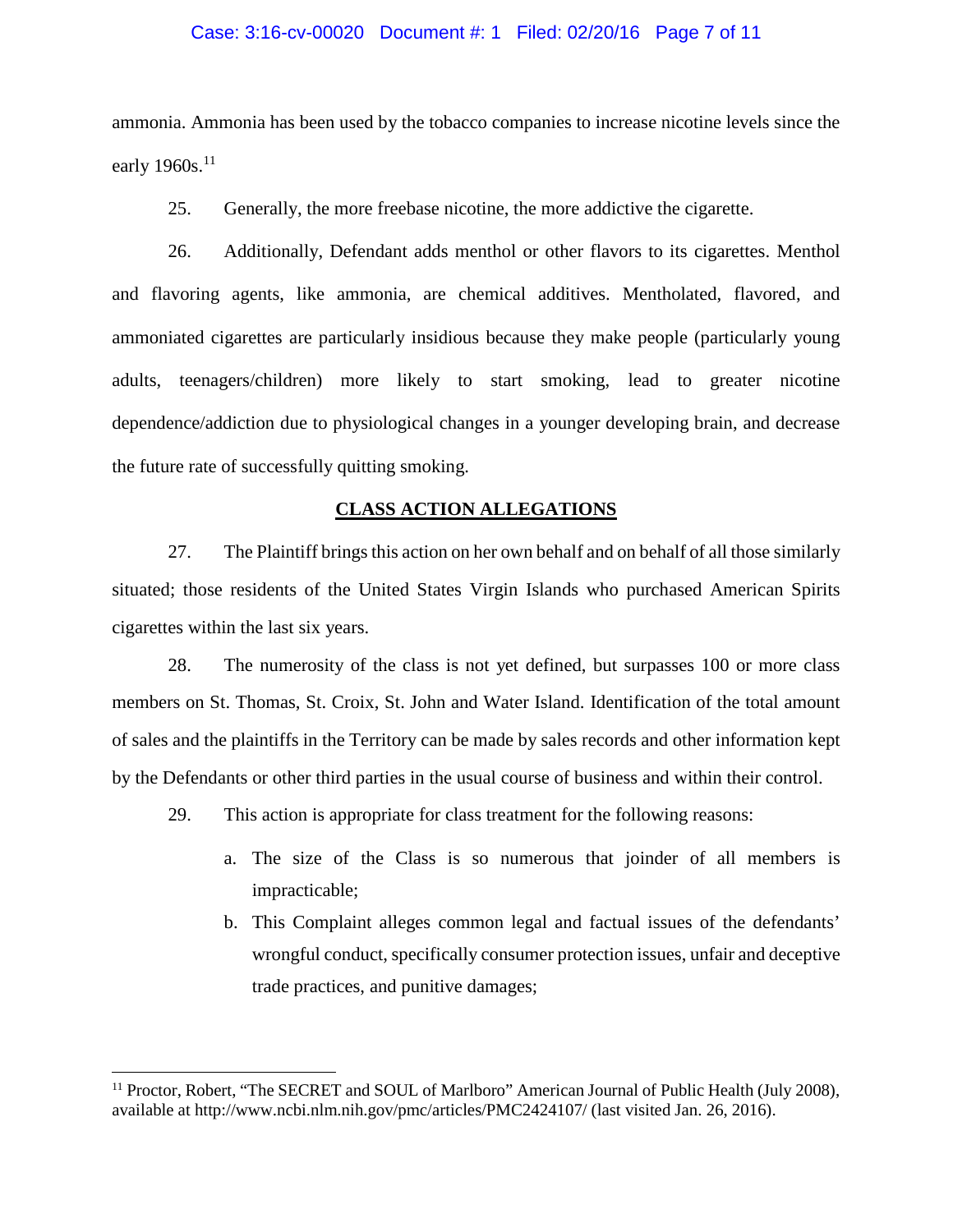- c. Plaintiff will fairly and adequately protect the interests of the Class and Plaintiff has retained attorneys experienced in class and complex litigation, including class litigation involving consumer protection;
- d. Prosecuting separate actions by individual class members would create a risk of inconsistent or varying adjudications with respect to individual class members, which could establish incompatible standards of conduct for Defendants;
- e. A class action will permit an orderly and expeditious administration of Class claims, foster economies of time, effort, and expense, and ensure uniformity of decisions;

### **COUNT I**

# **UNFAIR AND DECEPTIVE TRADE PRACTICES UNDER VIRGIN ISLAND LAW Consumer Protection Law of 1973 – 12A V.I.C. § 101, et al.**

30. Plaintiff incorporates by reference and realleges all preceding paragraphs as if fully set forth herein, and further states:

31. The purpose of the Virgin Islands Consumer Protection Law is to protect the consuming public and legitimate business enterprises from those who engage in unfair methods of competition, or misleading, deceptive, or unfair acts or practices in the course of trade or commerce.

32. Defendants engaged, and continue to engage, in a deceptive and unfair trade practice in the labeling, advertising, and sale of Natural American Spirit cigarettes.

33. Defendants' trade practices misrepresented, deceived, or unfairly influenced objective and reasonable consumers in the Virgin Islands through oral and written statements describing the cigarettes as "natural" and "additive free."

34. The consumer protection laws of the Virgin Islands are to be liberally construed to protect the people and businesses of the Virgin Islands.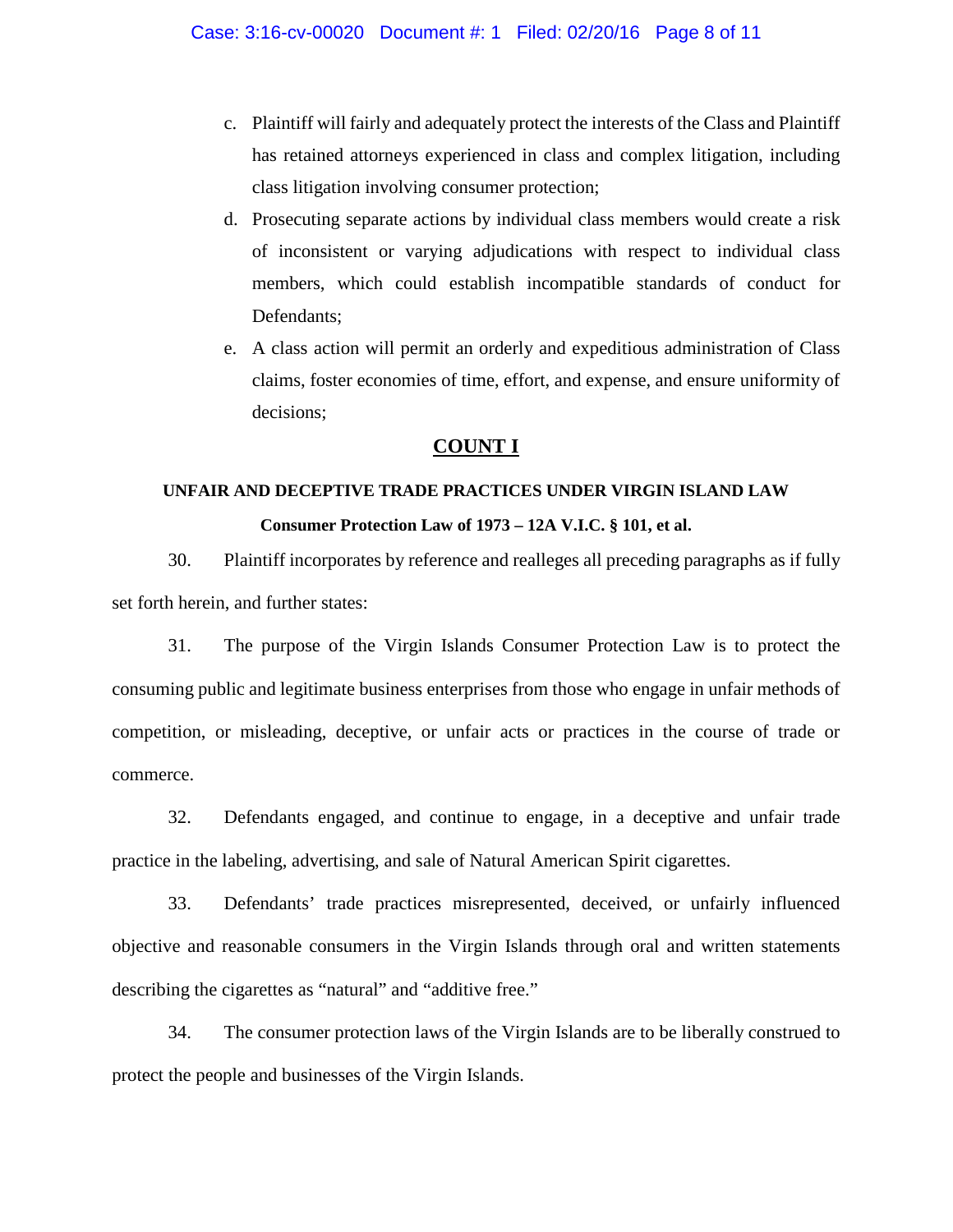#### Case: 3:16-cv-00020 Document #: 1 Filed: 02/20/16 Page 9 of 11

35. Individual reliance is not an element of proof under the consumer protection statutes of the Virgin Islands because the laws are intended to be enforced by class action. The standard is that of an objective and reasonable consumer in the Virgin Islands.

36. Defendants' wrongful actions represent a deceptive and unfair trade practice in that Defendants unfairly took advance of the lack of knowledge, ability, experience, or capacity of consumers when labeling, advertising, and selling Natural American Spirit cigarettes as "natural" and "additive free."

37. Plaintiff is entitled to an award of attorneys' fees.

38. Each Defendant is jointly and severally liable for the torts alleged herein.

#### **COUNT II**

# **UNFAIR AND DECEPTIVE TRADE PRACTICES UNDER VIRGIN ISLANDS LAW The Consumer Fraud and Deceptive Business Practices Act, 12A V.I.C. § 301, et seq.**

39. Plaintiff incorporates by reference and realleges the preceding paragraphs as if fully set forth herein, and further states:

40. The purpose of the Consumer Fraud and Deceptive Business Practices Act is to protect the consuming public from those who engage in fraudulent and deceptive acts in the course of trade or commerce.

41. Defendants engaged, and continue to engage, in fraudulent and deceptive trade practice in the labeling, advertising, and sale of Natural American Spirit cigarettes.

42. Defendants' trade practices misrepresented, deceived, or unfairly influenced objective and reasonable consumers in the Virgin Islands through statements describing the cigarettes as "natural" and "additive free."

43. The consumer protection laws of the Virgin Islands are to be liberally construed to protect the people and businesses of the Virgin Islands.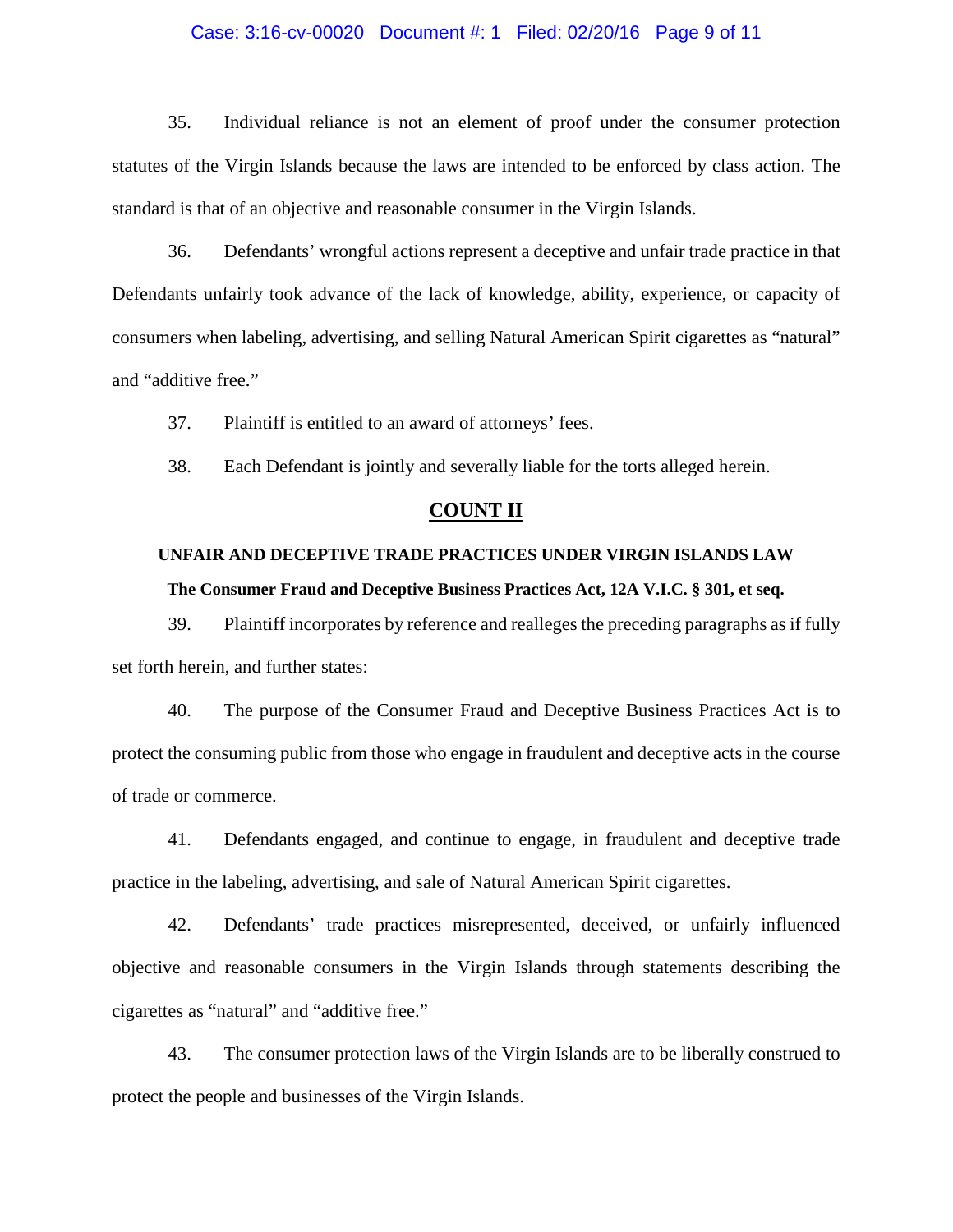#### Case: 3:16-cv-00020 Document #: 1 Filed: 02/20/16 Page 10 of 11

44. Individual reliance is not an element of proof under the consumer protection statutes of the Virgin Islands because the laws are intended to be enforced by class action. The standard is that of an objective and reasonable consumer in the Virgin Islands.

45. Defendants' wrongful actions represent a deceptive and unfair trade practice in that Defendants unfairly took advance of the lack of knowledge, ability, experience, or capacity of consumers when labeling, advertising, and selling Natural American Spirit cigarettes as "natural" and "additive free."

46. Plaintiff is entitled to an award of attorneys' fees under the statutory provision of this Act.

47. Each Defendant is jointly and severally liable for the torts alleged herein.

# **NOTICE OF ALLEGATION OF PUNITIVE DAMAGES**

48. Plaintiff incorporates by reference and realleges all preceding paragraphs as if fully set forth herein, and further states:

49. Defendants are liable for punitive damages for their intentional, willful, and reckless disregard of the rights of others, particularly in misleading, deceiving or unfairly influencing consumers to unjustly and unlawfully enrich themselves at the expense of the health and well-being of Virgin Islanders.

50. Defendants' intentionally misleading advertisements to increase profits at the expense of the public (and other business trying to compete lawfully) is an intentional and/or reckless conduct which constitutes malice and fraud and evinces a conscious or reckless indifference to the rights, health, well-being and safety of others, including the plaintiffs and the public, which thereby warrants the imposition of punitive damages against Defendants.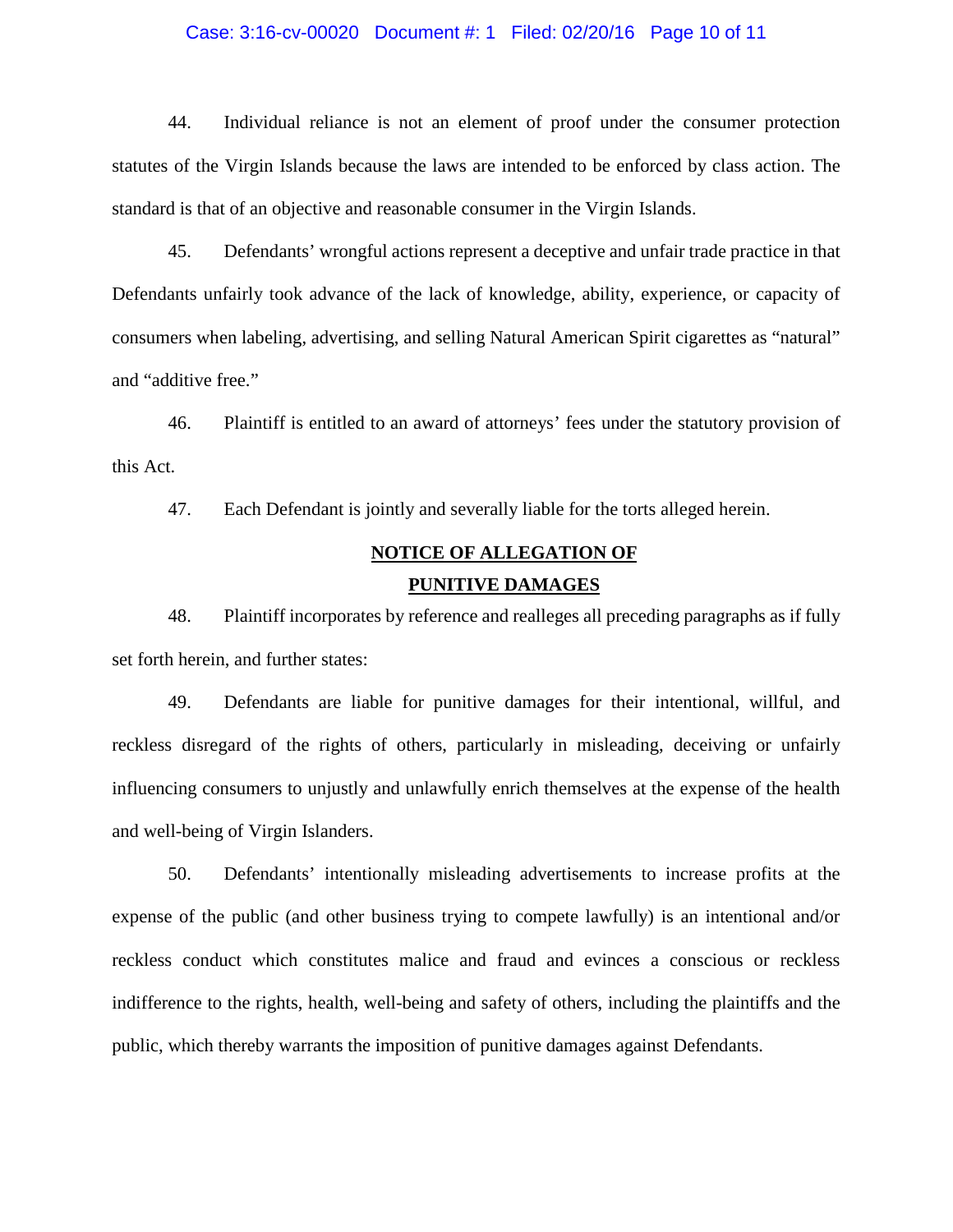#### Case: 3:16-cv-00020 Document #: 1 Filed: 02/20/16 Page 11 of 11

51. For the sake of example and by way of punishing Defendants, Plaintiffs seek punitive damages according to proof.

52. Each Defendant is jointly and severally liable for the torts alleged herein.

#### **PRAYER FOR RELIEF**

**WHEREFORE**, Plaintiff, individually and on behalf of other Class members, respectfully

requests this Honorable Court to enter judgment against Defendants as follows:

- A. Certifying this action as a class action, with a class as defined above;
- B. Finding that Plaintiff is a proper representative of the Class;
- C. Requiring Defendants pay for notifying the Class members of the pendency of this suit;
- D. Awarding Plaintiff and the Class monetary damages in an amount to be determined at trial, trebling those damages awarded pursuant to law, together with pre- and post-judgment interest;
- E. Awarding Plaintiff and the Class statutory damages in the maximum amount provided by law;
- F. Awarding Plaintiff and other Class members the reasonable costs and expenses of suit, including their attorneys' fees; (as provided by statute) and
- G. Any further relief that the Court deem just and proper.

### **JURY TRIAL DEMAND**

Plaintiff hereby demands a trial by jury on all claims in this action so triable.

Respectfully submitted,

DATED: February 20, 2016 *<u>S/ 9. Russell B</u>. Pate* 

J. Russell B. Pate, Esq. **THE PATE LAW FIRM** (V. I. Bar No: 1124) P.O. Box 890, St. Thomas, USVI 00804 Telephone: (340) 777 - 7283 Pate@SunLawVI.com

*Attorney for the Plaintiff and proposed class*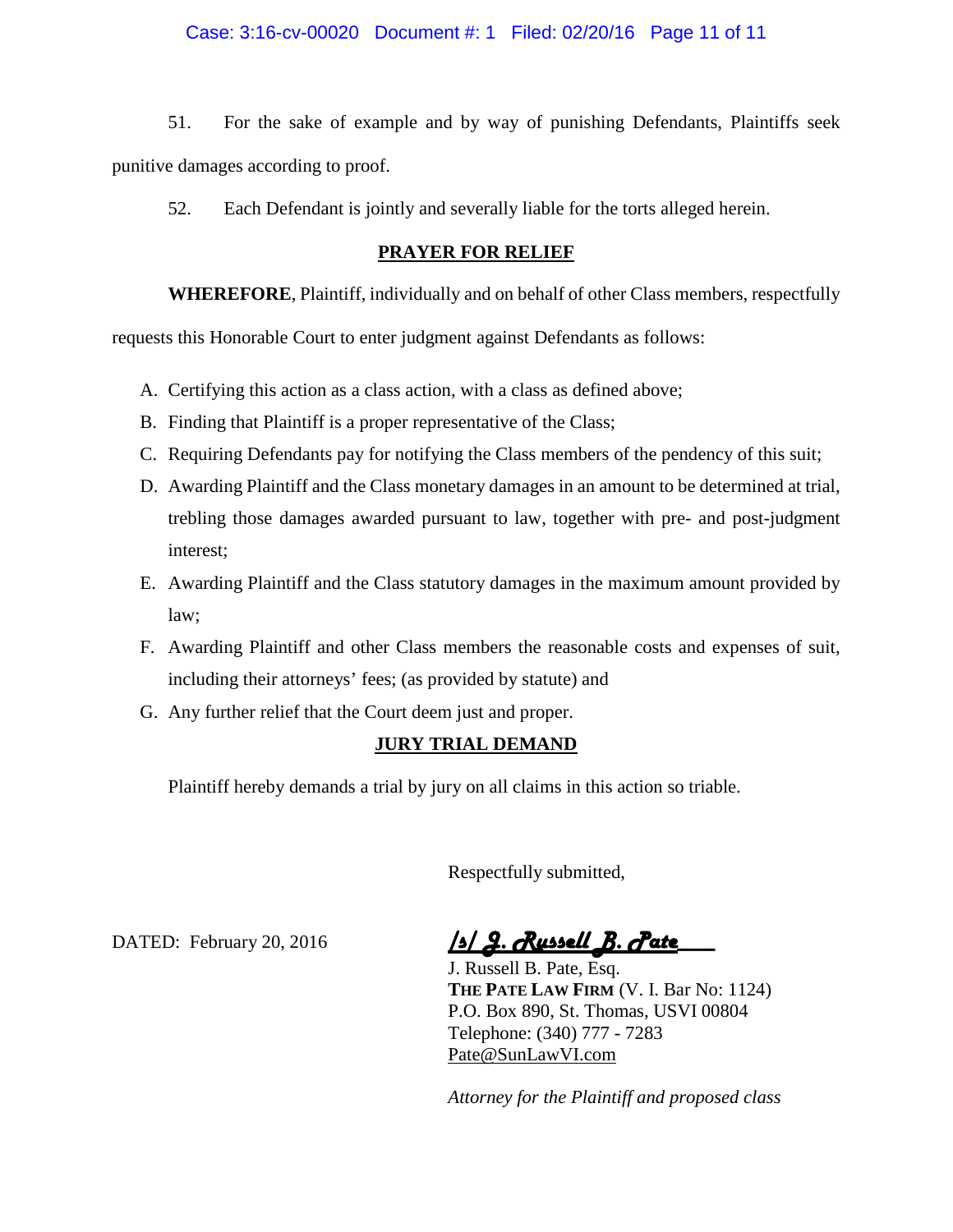# **Example 2018 44 (Rev. 11/04) Case: 3:16-cv-0002 DPIL COVER SHEET** 02/20/16 Page 1 of 1

The JS 44 civil cover sheet and the information contained herein neither replace nor supplement the filing and service of pleadings or other papers as required by law, except as provided<br>by local rules of court. This form,

| <b>PLAINTIFFS</b><br>I. $(a)$                                                                                                                                                                                                                                                                                                                                                                                                                                                                                                                                                                                                                                                           |                                                                                                                                                                                                                                                                                                                                                                                                                                                                                                                                                                                                                                                                                                                                                                                                                                                                                                                                                                                                                                                                                                                                                                                                                                                       | <b>DEFENDANTS</b>                                                                                                                                                                                                                                                                                                                                                                                                                                                                                                  |                                                                                                                                                                                                                                                                                                                                                                                                                                                                |                                                                                                                                                                                                                                                                                                                                                                                                                                                                                                                                                                                                                                                                                                                                                             |
|-----------------------------------------------------------------------------------------------------------------------------------------------------------------------------------------------------------------------------------------------------------------------------------------------------------------------------------------------------------------------------------------------------------------------------------------------------------------------------------------------------------------------------------------------------------------------------------------------------------------------------------------------------------------------------------------|-------------------------------------------------------------------------------------------------------------------------------------------------------------------------------------------------------------------------------------------------------------------------------------------------------------------------------------------------------------------------------------------------------------------------------------------------------------------------------------------------------------------------------------------------------------------------------------------------------------------------------------------------------------------------------------------------------------------------------------------------------------------------------------------------------------------------------------------------------------------------------------------------------------------------------------------------------------------------------------------------------------------------------------------------------------------------------------------------------------------------------------------------------------------------------------------------------------------------------------------------------|--------------------------------------------------------------------------------------------------------------------------------------------------------------------------------------------------------------------------------------------------------------------------------------------------------------------------------------------------------------------------------------------------------------------------------------------------------------------------------------------------------------------|----------------------------------------------------------------------------------------------------------------------------------------------------------------------------------------------------------------------------------------------------------------------------------------------------------------------------------------------------------------------------------------------------------------------------------------------------------------|-------------------------------------------------------------------------------------------------------------------------------------------------------------------------------------------------------------------------------------------------------------------------------------------------------------------------------------------------------------------------------------------------------------------------------------------------------------------------------------------------------------------------------------------------------------------------------------------------------------------------------------------------------------------------------------------------------------------------------------------------------------|
| (b)                                                                                                                                                                                                                                                                                                                                                                                                                                                                                                                                                                                                                                                                                     | <b>USVI</b><br>County of Residence of First Listed Plaintiff<br>(EXCEPT IN U.S. PLAINTIFF CASES)<br>(c) Attorney's (Firm Name, Address, and Telephone Number)<br>J.Russell B.Pate, Esq., P.O.Box 890, STT, USVI 00804 (340)777-7283                                                                                                                                                                                                                                                                                                                                                                                                                                                                                                                                                                                                                                                                                                                                                                                                                                                                                                                                                                                                                   | Attorneys (If Known)                                                                                                                                                                                                                                                                                                                                                                                                                                                                                               | County of Residence of First Listed Defendant<br>(IN U.S. PLAINTIFF CASES ONLY)<br>NOTE: IN LAND CONDEMNATION CASES, USE THE LOCATION OF THE<br>LAND INVOLVED.                                                                                                                                                                                                                                                                                                 | New Mexico                                                                                                                                                                                                                                                                                                                                                                                                                                                                                                                                                                                                                                                                                                                                                  |
| <b>II. BASIS OF JURISDICTION</b>                                                                                                                                                                                                                                                                                                                                                                                                                                                                                                                                                                                                                                                        | (Place an "X" in One Box Only)                                                                                                                                                                                                                                                                                                                                                                                                                                                                                                                                                                                                                                                                                                                                                                                                                                                                                                                                                                                                                                                                                                                                                                                                                        | <b>III. CITIZENSHIP OF PRINCIPAL PARTIES</b> (Place an "X" in One Box for Plaintiff                                                                                                                                                                                                                                                                                                                                                                                                                                |                                                                                                                                                                                                                                                                                                                                                                                                                                                                |                                                                                                                                                                                                                                                                                                                                                                                                                                                                                                                                                                                                                                                                                                                                                             |
| U.S. Government<br>$\Box$ 1<br>Plaintiff                                                                                                                                                                                                                                                                                                                                                                                                                                                                                                                                                                                                                                                | $\Box$ 3 Federal Question<br>(U.S. Government Not a Party)                                                                                                                                                                                                                                                                                                                                                                                                                                                                                                                                                                                                                                                                                                                                                                                                                                                                                                                                                                                                                                                                                                                                                                                            | (For Diversity Cases Only)<br>Citizen of This State                                                                                                                                                                                                                                                                                                                                                                                                                                                                | PTF<br><b>DEF</b><br>$\mathbf{Z}$ 1<br>$\Box$ 1<br>Incorporated or Principal Place<br>of Business In This State                                                                                                                                                                                                                                                                                                                                                | and One Box for Defendant)<br><b>PTF</b><br>DEF<br>$\Box$ 4<br>$\Box$ 4                                                                                                                                                                                                                                                                                                                                                                                                                                                                                                                                                                                                                                                                                     |
| $\Box$ 2<br>U.S. Government<br>Defendant                                                                                                                                                                                                                                                                                                                                                                                                                                                                                                                                                                                                                                                | 4 Diversity<br>(Indicate Citizenship of Parties in Item III)                                                                                                                                                                                                                                                                                                                                                                                                                                                                                                                                                                                                                                                                                                                                                                                                                                                                                                                                                                                                                                                                                                                                                                                          | Citizen of Another State                                                                                                                                                                                                                                                                                                                                                                                                                                                                                           | $\Box$ 2<br>$\Box$ 2<br>Incorporated and Principal Place<br>of Business In Another State                                                                                                                                                                                                                                                                                                                                                                       | $\square$ 5<br>$\mathbf{X}$ 5                                                                                                                                                                                                                                                                                                                                                                                                                                                                                                                                                                                                                                                                                                                               |
|                                                                                                                                                                                                                                                                                                                                                                                                                                                                                                                                                                                                                                                                                         |                                                                                                                                                                                                                                                                                                                                                                                                                                                                                                                                                                                                                                                                                                                                                                                                                                                                                                                                                                                                                                                                                                                                                                                                                                                       | Citizen or Subject of a<br>Foreign Country                                                                                                                                                                                                                                                                                                                                                                                                                                                                         | $\Box$ 3<br>$\Box$ 3 Foreign Nation                                                                                                                                                                                                                                                                                                                                                                                                                            | $\Box$ 6<br>$\Box$ 6                                                                                                                                                                                                                                                                                                                                                                                                                                                                                                                                                                                                                                                                                                                                        |
| <b>IV. NATURE OF SUIT</b> (Place an "X" in One Box Only)<br><b>CONTRACT</b>                                                                                                                                                                                                                                                                                                                                                                                                                                                                                                                                                                                                             | <b>TORTS</b>                                                                                                                                                                                                                                                                                                                                                                                                                                                                                                                                                                                                                                                                                                                                                                                                                                                                                                                                                                                                                                                                                                                                                                                                                                          | <b>FORFEITURE/PENALTY</b>                                                                                                                                                                                                                                                                                                                                                                                                                                                                                          | <b>BANKRUPTCY</b>                                                                                                                                                                                                                                                                                                                                                                                                                                              | <b>OTHER STATUTES</b>                                                                                                                                                                                                                                                                                                                                                                                                                                                                                                                                                                                                                                                                                                                                       |
| $\Box$ 110 Insurance<br>$\Box$ 120 Marine<br>$\Box$ 130 Miller Act<br>$\Box$ 140 Negotiable Instrument<br>$\Box$ 150 Recovery of Overpayment<br>& Enforcement of Judgment<br>$\Box$ 151 Medicare Act<br>152 Recovery of Defaulted<br><b>Student Loans</b><br>(Excl. Veterans)<br>$\Box$ 153 Recovery of Overpayment<br>of Veteran's Benefits<br>$\Box$ 160 Stockholders' Suits<br>190 Other Contract<br>□ 195 Contract Product Liability<br>$\Box$ 196 Franchise<br><b>REAL PROPERTY</b><br>$\Box$ 210 Land Condemnation<br>$\Box$ 220 Foreclosure<br>$\Box$ 230 Rent Lease & Ejectment<br>$\Box$ 240 Torts to Land<br>$\Box$ 245 Tort Product Liability<br>290 All Other Real Property | PERSONAL INJURY<br>PERSONAL INJURY<br>310 Airplane<br>$\Box$<br>362 Personal Injury -<br>α.<br>$\Box$ 315 Airplane Product<br>Med. Malpractice<br>Liability<br>$\Box$ 365 Personal Injury -<br>$\Box$ 320 Assault, Libel &<br><b>Product Liability</b><br>Slander<br>$\Box$ 368 Asbestos Personal<br>330 Federal Employers'<br><b>Injury Product</b><br>Liability<br>Liability<br>σ.<br>PERSONAL PROPERTY<br>340 Marine<br>Π.<br>345 Marine Product<br>$\Box$ 370 Other Fraud<br>$\Box$ 371 Truth in Lending<br>Liability<br>350 Motor Vehicle<br>380 Other Personal<br>$\Box$<br>355 Motor Vehicle<br><b>Property Damage</b><br>$\Box$ 385 Property Damage<br><b>Product Liability</b><br>360 Other Personal<br>Product Liability<br>Injury<br><b>CIVIL RIGHTS</b><br><b>PRISONER PETITIONS</b><br>$\Box$ 510 Motions to Vacate<br>□<br>441 Voting<br>σ<br>442 Employment<br>Sentence<br>$\Box$ 443 Housing/<br><b>Habeas Corpus:</b><br>Accommodations<br>530 General<br>□.<br>444 Welfare<br>Ω.<br>535 Death Penalty<br>$\Box$<br>IОI<br>445 Amer. w/Disabilities -<br>540 Mandamus & Other<br>Employment<br>$\Box$ 550 Civil Rights<br>$\Box$ 555 Prison Condition<br>$\Box$ 446 Amer. w/Disabilities -<br>Other<br>$\Box$ 440 Other Civil Rights | $\Box$ 610 Agriculture<br>$\Box$ 620 Other Food & Drug<br>5 625 Drug Related Seizure<br>of Property 21 USC 881<br>$\Box$ 630 Liquor Laws<br>$\Box$ 640 R.R. & Truck<br>$\Box$ 650 Airline Regs.<br>$\Box$ 660 Occupational<br>Safety/Health<br>$\Box$ 690 Other<br><b>LABOR</b><br>710 Fair Labor Standards<br>Act<br>720 Labor/Mgmt. Relations<br>$\Box$ 730 Labor/Mgmt.Reporting<br>& Disclosure Act<br>740 Railway Labor Act<br>$\Box$ 790 Other Labor Litigation<br>$\Box$ 791 Empl. Ret. Inc.<br>Security Act | 1422 Appeal 28 USC 158<br>$\Box$ 423 Withdrawal<br>28 USC 157<br><b>PROPERTY RIGHTS</b><br>$\Box$ 820 Copyrights<br>□ 830 Patent<br>$\Box$ 840 Trademark<br><b>SOCIAL SECURITY</b><br>$\Box$ 861 HIA (1395ff)<br>$\Box$ 862 Black Lung (923)<br>$\Box$ 863 DIWC/DIWW (405(g))<br>$\Box$ 864 SSID Title XVI<br>$\Box$ 865 RSI (405(g))<br><b>FEDERAL TAX SUITS</b><br>$\Box$ 870 Taxes (U.S. Plaintiff<br>or Defendant)<br>□ 871 IRS-Third Party<br>26 USC 7609 | $\Box$ 400 State Reapportionment<br>$\Box$ 410 Antitrust<br>430 Banks and Banking<br>ο.<br>$\Box$ 450 Commerce<br>Ω.<br>460 Deportation<br>$\Box$ 470 Racketeer Influenced and<br><b>Corrupt Organizations</b><br>σ<br>480 Consumer Credit<br>$\Box$ 490 Cable/Sat TV<br>□ 810 Selective Service<br>$\Box$ 850 Securities/Commodities/<br>Exchange<br>□ 875 Customer Challenge<br>12 USC 3410<br>□ 890 Other Statutory Actions<br>□ 891 Agricultural Acts<br>□ 892 Economic Stabilization Act<br>ο.<br>893 Environmental Matters<br>□ 894 Energy Allocation Act<br>$\Box$ 895 Freedom of Information<br>Act<br>$\Box$ 900Appeal of Fee Determination<br><b>Under Equal Access</b><br>to Justice<br>$\Box$ 950 Constitutionality of<br><b>State Statutes</b> |
| V. ORIGIN<br>81 I<br>$\Box$ 2<br>Original<br>Proceeding                                                                                                                                                                                                                                                                                                                                                                                                                                                                                                                                                                                                                                 | (Place an "X" in One Box Only)<br>$\Box$ 3<br>Removed from<br>Remanded from<br><b>State Court</b><br><b>Appellate Court</b><br>Cite the U.S. Civil Statute under which you are filing (Do not cite jurisdictional statutes unless diversity):<br>Diversity, 28 USC 1332                                                                                                                                                                                                                                                                                                                                                                                                                                                                                                                                                                                                                                                                                                                                                                                                                                                                                                                                                                               | $\Box$ 5<br>$\Box$ 4 Reinstated or<br>(specify)<br>Reopened                                                                                                                                                                                                                                                                                                                                                                                                                                                        | Transferred from<br>$\Box$ 6<br>Multidistrict<br>another district<br>Litigation                                                                                                                                                                                                                                                                                                                                                                                | Appeal to District<br>Judge from<br>$\Box$ 7<br>Magistrate<br>Judgment                                                                                                                                                                                                                                                                                                                                                                                                                                                                                                                                                                                                                                                                                      |
| VI. CAUSE OF ACTION                                                                                                                                                                                                                                                                                                                                                                                                                                                                                                                                                                                                                                                                     | Brief description of cause:<br>Class Action under local USVI consumer protection laws                                                                                                                                                                                                                                                                                                                                                                                                                                                                                                                                                                                                                                                                                                                                                                                                                                                                                                                                                                                                                                                                                                                                                                 |                                                                                                                                                                                                                                                                                                                                                                                                                                                                                                                    |                                                                                                                                                                                                                                                                                                                                                                                                                                                                |                                                                                                                                                                                                                                                                                                                                                                                                                                                                                                                                                                                                                                                                                                                                                             |
| <b>VII. REQUESTED IN</b><br><b>COMPLAINT:</b>                                                                                                                                                                                                                                                                                                                                                                                                                                                                                                                                                                                                                                           | ☑<br>CHECK IF THIS IS A CLASS ACTION<br>UNDER F.R.C.P. 23                                                                                                                                                                                                                                                                                                                                                                                                                                                                                                                                                                                                                                                                                                                                                                                                                                                                                                                                                                                                                                                                                                                                                                                             | <b>DEMAND \$</b>                                                                                                                                                                                                                                                                                                                                                                                                                                                                                                   | <b>JURY DEMAND:</b>                                                                                                                                                                                                                                                                                                                                                                                                                                            | CHECK YES only if demanded in complaint:<br>$\square$ No<br>$\blacksquare$ Yes                                                                                                                                                                                                                                                                                                                                                                                                                                                                                                                                                                                                                                                                              |
| VIII. RELATED CASE(S)<br><b>IF ANY</b>                                                                                                                                                                                                                                                                                                                                                                                                                                                                                                                                                                                                                                                  | (See instructions):<br><b>JUDGE</b>                                                                                                                                                                                                                                                                                                                                                                                                                                                                                                                                                                                                                                                                                                                                                                                                                                                                                                                                                                                                                                                                                                                                                                                                                   |                                                                                                                                                                                                                                                                                                                                                                                                                                                                                                                    | DOCKET NUMBER                                                                                                                                                                                                                                                                                                                                                                                                                                                  |                                                                                                                                                                                                                                                                                                                                                                                                                                                                                                                                                                                                                                                                                                                                                             |
| <b>DATE</b><br>02/20/2016                                                                                                                                                                                                                                                                                                                                                                                                                                                                                                                                                                                                                                                               |                                                                                                                                                                                                                                                                                                                                                                                                                                                                                                                                                                                                                                                                                                                                                                                                                                                                                                                                                                                                                                                                                                                                                                                                                                                       | SIGNATURE OF ATTORNEY OF RECORD<br>/s/ J. Russell B. Pate, Esq.                                                                                                                                                                                                                                                                                                                                                                                                                                                    |                                                                                                                                                                                                                                                                                                                                                                                                                                                                |                                                                                                                                                                                                                                                                                                                                                                                                                                                                                                                                                                                                                                                                                                                                                             |
| <b>FOR OFFICE USE ONLY</b>                                                                                                                                                                                                                                                                                                                                                                                                                                                                                                                                                                                                                                                              |                                                                                                                                                                                                                                                                                                                                                                                                                                                                                                                                                                                                                                                                                                                                                                                                                                                                                                                                                                                                                                                                                                                                                                                                                                                       |                                                                                                                                                                                                                                                                                                                                                                                                                                                                                                                    |                                                                                                                                                                                                                                                                                                                                                                                                                                                                |                                                                                                                                                                                                                                                                                                                                                                                                                                                                                                                                                                                                                                                                                                                                                             |
| RECEIPT#                                                                                                                                                                                                                                                                                                                                                                                                                                                                                                                                                                                                                                                                                | <b>APPLYING IFP</b><br><b>AMOUNT</b>                                                                                                                                                                                                                                                                                                                                                                                                                                                                                                                                                                                                                                                                                                                                                                                                                                                                                                                                                                                                                                                                                                                                                                                                                  | <b>JUDGE</b>                                                                                                                                                                                                                                                                                                                                                                                                                                                                                                       | MAG. JUDGE                                                                                                                                                                                                                                                                                                                                                                                                                                                     |                                                                                                                                                                                                                                                                                                                                                                                                                                                                                                                                                                                                                                                                                                                                                             |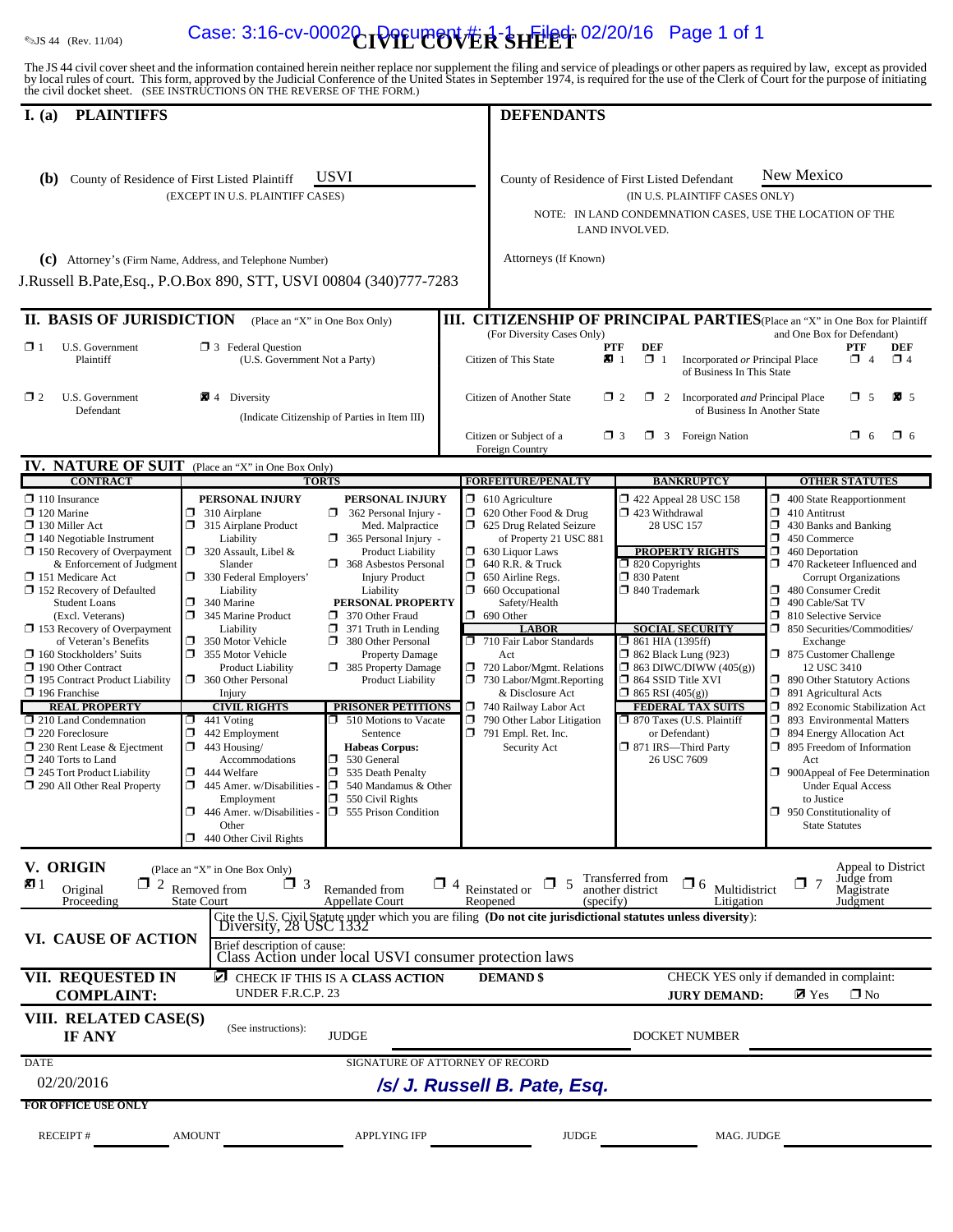# UNITED STATES DISTRICT COURT

for the

District of Virgin Islands

) ) ) ) ) ) ) ) ) ) ) )

DESIRE GUDMUNDSON, individually and on behalf of all other similarly situated,

*Plaintiff(s)*

v. Civil Action No. \_\_\_\_\_\_\_\_\_\_\_/2016

SANTE FE NATURAL TOBACCO CO., INC., and REYNOLDS AMERICAN, INC.,

*Defendant(s)*

#### **SUMMONS IN A CIVIL ACTION**

To: *(Defendant's name and address)* SANTE FE NATURAL TOBACCO CO., INC., Attn: Registered Agent Corporation Service Company 123 East Marcy Street, Suite 101 Sante Fe, New Mexico 87501

A lawsuit has been filed against you.

Within 21 days after service of this summons on you (not counting the day you received it) — or 60 days if you are the United States or a United States agency, or an officer or employee of the United States described in Fed. R. Civ. P. 12 (a)(2) or  $(3)$  — you must serve on the plaintiff an answer to the attached complaint or a motion under Rule 12 of the Federal Rules of Civil Procedure. The answer or motion must be served on the plaintiff or plaintiff's attorney, whose name and address are: The Pate Law Firm

J. Russell B. Pate, Esq. P.O. Box 890 St. Thomas, USVI 00804 Pate@SunLawVI.com 340-777-7283

If you fail to respond, judgment by default will be entered against you for the relief demanded in the complaint. You also must file your answer or motion with the court.

# **GLENDA L. LAKE, ESQUIRE**

*CLERK OF COURT*

Date: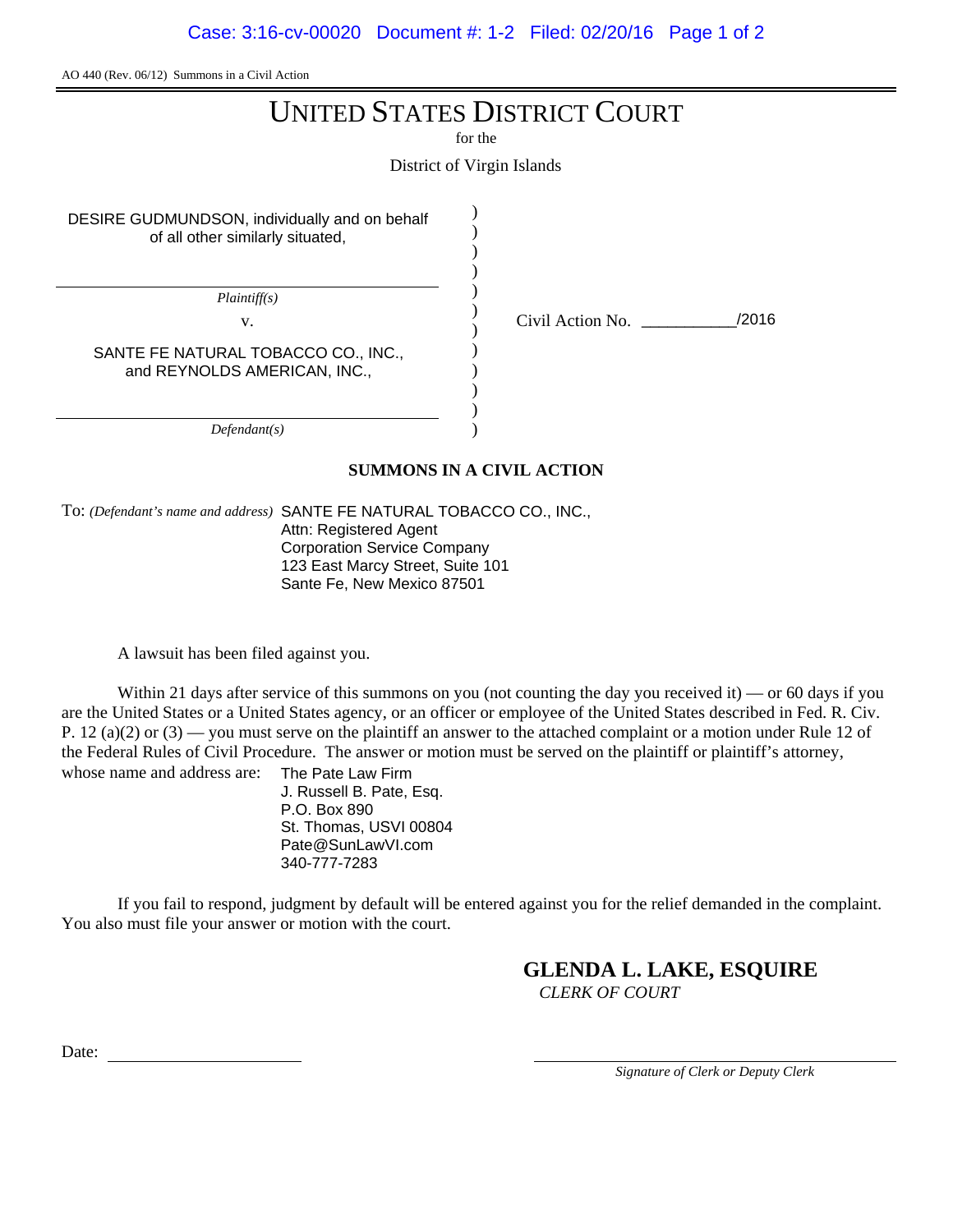| Additional information regarding attempted service, etc: |  |  |  |
|----------------------------------------------------------|--|--|--|

| Case: 3:16-cv-00020 Document #: 1-2 Filed: 02/20/16 Page 2 of 2 |  |  |
|-----------------------------------------------------------------|--|--|
|                                                                 |  |  |

Civil Action No.  $/2016$ 

### **PROOF OF SERVICE**

*(This section should not be filed with the court unless required by Fed. R. Civ. P. 4 (l))*

|                         | This summons for (name of individual and title, if any)                                                              |                                                                                                                      |          |
|-------------------------|----------------------------------------------------------------------------------------------------------------------|----------------------------------------------------------------------------------------------------------------------|----------|
|                         | was received by me on $(date)$                                                                                       |                                                                                                                      |          |
|                         | $\Box$ I personally served the summons on the individual at (place)                                                  |                                                                                                                      |          |
|                         |                                                                                                                      | on (date)                                                                                                            | ; or     |
|                         | $\Box$ I left the summons at the individual's residence or usual place of abode with (name)                          |                                                                                                                      |          |
|                         | $\overline{\phantom{a}}$                                                                                             | , a person of suitable age and discretion who resides there,                                                         |          |
|                         |                                                                                                                      |                                                                                                                      |          |
|                         | $\Box$ I served the summons on (name of individual)                                                                  | <u> Alexandria de la contrada de la contrada de la contrada de la contrada de la contrada de la contrada de la c</u> | , who is |
|                         | designated by law to accept service of process on behalf of (name of organization)                                   |                                                                                                                      |          |
|                         | <u> 1980 - Johann Barbara, martin da basar a shekara 1980 - An tsa a tsara 1980 - An tsa a tsara 1980 - An tsa a</u> | on $(data)$<br>$\overline{\qquad \qquad }$ ; or                                                                      |          |
|                         | $\Box$ I returned the summons unexecuted because                                                                     | <u> 1980 - Johann Barn, mars an t-Amerikaansk politiker (</u>                                                        | ; or     |
| $\Box$ Other (specify): |                                                                                                                      |                                                                                                                      |          |
| My fees are \$          | for travel and \$                                                                                                    | for services, for a total of \$                                                                                      | 0.00     |
|                         | I declare under penalty of perjury that this information is true.                                                    |                                                                                                                      |          |
| Date:                   |                                                                                                                      |                                                                                                                      |          |
|                         |                                                                                                                      | Server's signature                                                                                                   |          |
|                         |                                                                                                                      | Printed name and title                                                                                               |          |
|                         |                                                                                                                      |                                                                                                                      |          |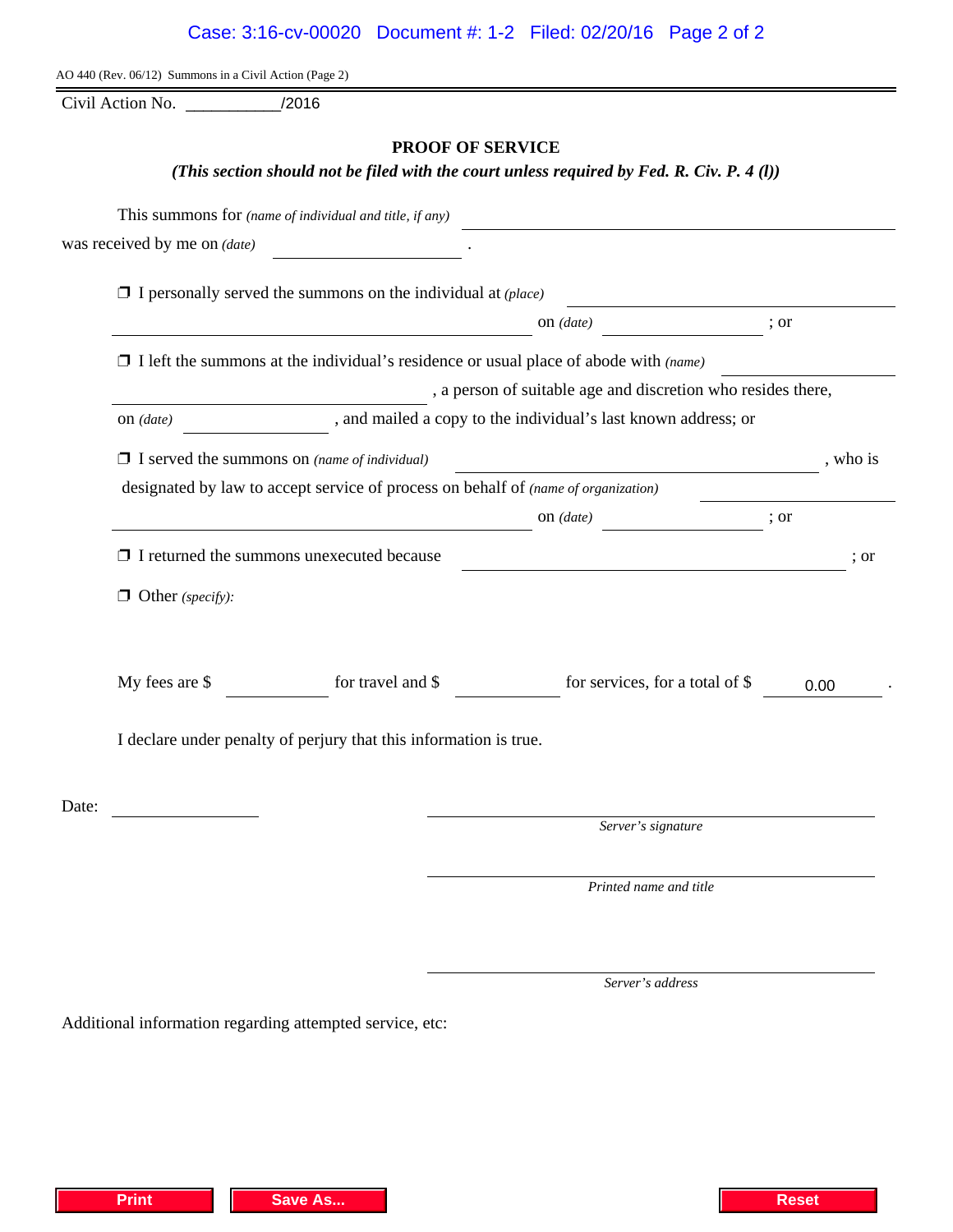# UNITED STATES DISTRICT COURT

for the

District of Virgin Islands

) ) ) ) ) ) ) ) ) ) ) )

DESIRE GUDMUNDSON, individually and on behalf of all other similarly situated,

*Plaintiff(s)*

v. Civil Action No. \_\_\_\_\_\_\_\_\_\_\_/2016

SANTE FE NATURAL TOBACCO CO., INC., and REYNOLDS AMERICAN, INC.,

*Defendant(s)*

#### **SUMMONS IN A CIVIL ACTION**

To: *(Defendant's name and address)* SANTE FE NATURAL TOBACCO CO., INC., Attn: General Counsel

> One Plaza, La Prensa Sante Fe, New Mexico 87501

A lawsuit has been filed against you.

Within 21 days after service of this summons on you (not counting the day you received it) — or 60 days if you are the United States or a United States agency, or an officer or employee of the United States described in Fed. R. Civ. P. 12 (a)(2) or  $(3)$  — you must serve on the plaintiff an answer to the attached complaint or a motion under Rule 12 of the Federal Rules of Civil Procedure. The answer or motion must be served on the plaintiff or plaintiff's attorney, whose name and address are: The Pate Law Firm

J. Russell B. Pate, Esq. P.O. Box 890 St. Thomas, USVI 00804 Pate@SunLawVI.com 340-777-7283

If you fail to respond, judgment by default will be entered against you for the relief demanded in the complaint. You also must file your answer or motion with the court.

# **GLENDA L. LAKE, ESQUIRE**

*CLERK OF COURT*

Date: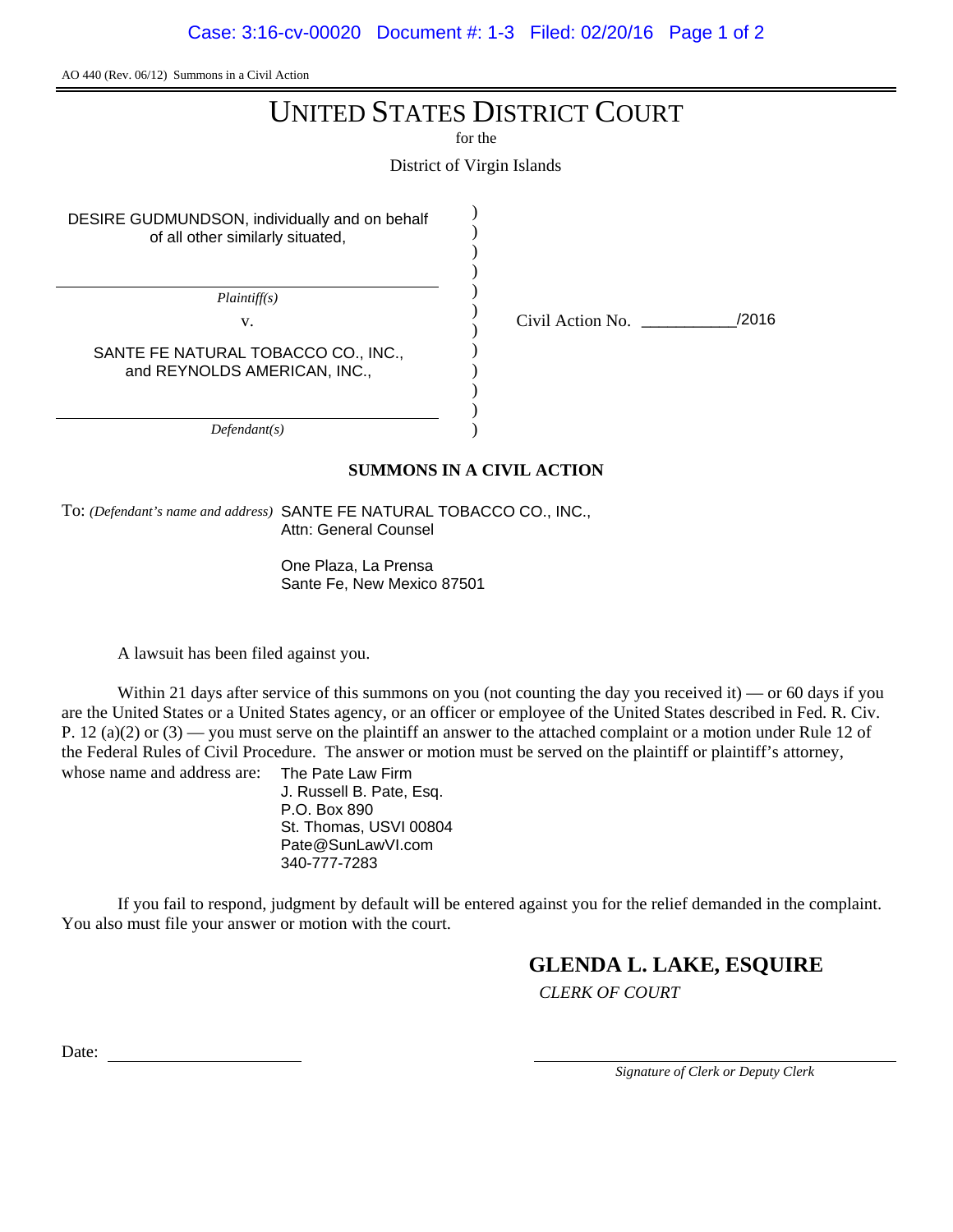Additional information regarding attempted service, etc:

|                           | Case: 3:16-cv-00020 Document #: 1-3 Filed: 02/20/16 Page 2 of 2                            |                         |  |
|---------------------------|--------------------------------------------------------------------------------------------|-------------------------|--|
|                           | AO 440 (Rev. 06/12) Summons in a Civil Action (Page 2)                                     |                         |  |
| Civil Action No. $\qquad$ | /2016                                                                                      |                         |  |
|                           | (This section should not be filed with the court unless required by Fed. R. Civ. P. 4 (l)) | <b>PROOF OF SERVICE</b> |  |
|                           |                                                                                            |                         |  |

|       |                         | was received by me on $(date)$                                                              |                                                                |          |      |
|-------|-------------------------|---------------------------------------------------------------------------------------------|----------------------------------------------------------------|----------|------|
|       |                         | $\Box$ I personally served the summons on the individual at (place)                         |                                                                |          |      |
|       |                         |                                                                                             | on $(data)$                                                    | ; or     |      |
|       |                         | $\Box$ I left the summons at the individual's residence or usual place of abode with (name) |                                                                |          |      |
|       |                         |                                                                                             | , a person of suitable age and discretion who resides there,   |          |      |
|       | on $(data)$             |                                                                                             | , and mailed a copy to the individual's last known address; or |          |      |
|       |                         | $\Box$ I served the summons on (name of individual)                                         |                                                                | , who is |      |
|       |                         | designated by law to accept service of process on behalf of (name of organization)          |                                                                |          |      |
|       |                         |                                                                                             | $on$ (date)                                                    | ; or     |      |
|       |                         | $\Box$ I returned the summons unexecuted because                                            |                                                                |          | ; or |
|       | $\Box$ Other (specify): |                                                                                             |                                                                |          |      |
|       | My fees are \$          | for travel and \$                                                                           | for services, for a total of \$                                | 0.00     |      |
|       |                         | I declare under penalty of perjury that this information is true.                           |                                                                |          |      |
| Date: |                         |                                                                                             |                                                                |          |      |
|       |                         |                                                                                             | Server's signature                                             |          |      |
|       |                         |                                                                                             | Printed name and title                                         |          |      |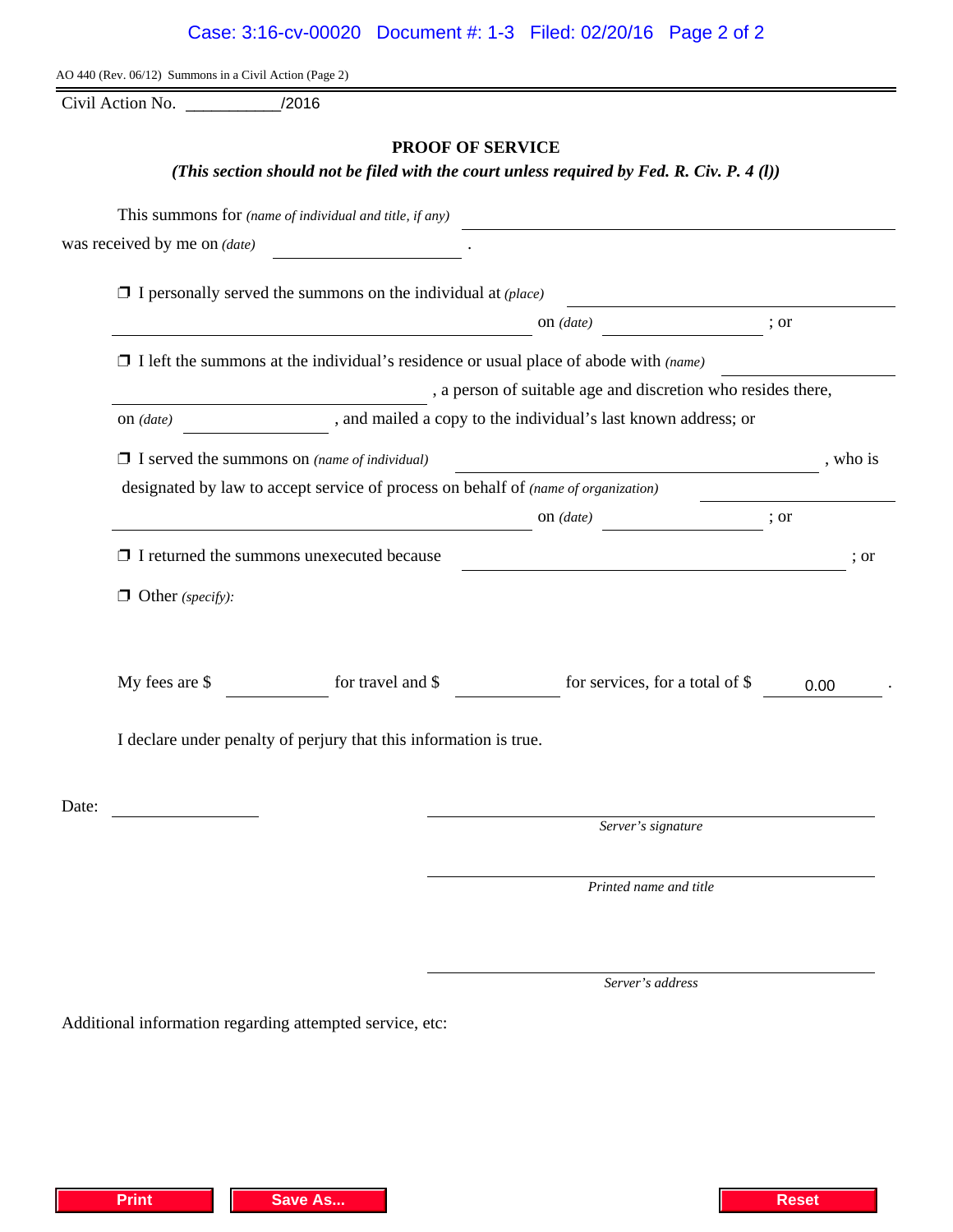# UNITED STATES DISTRICT COURT

for the

District of Virgin Islands

) ) ) ) ) ) ) ) ) ) ) )

DESIRE GUDMUNDSON, individually and on behalf of all other similarly situated,

*Plaintiff(s)*

v. Civil Action No. \_\_\_\_\_\_\_\_\_\_\_/2016

SANTE FE NATURAL TOBACCO CO., INC., and REYNOLDS AMERICAN, INC.,

*Defendant(s)*

#### **SUMMONS IN A CIVIL ACTION**

To: *(Defendant's name and address)* REYNOLDS AMERICAN, INC Attn: Registered Agent Corporation Service Company

327 Hillsborough Street Raleigh, NC 27603-1725

A lawsuit has been filed against you.

Within 21 days after service of this summons on you (not counting the day you received it) — or 60 days if you are the United States or a United States agency, or an officer or employee of the United States described in Fed. R. Civ. P. 12 (a)(2) or  $(3)$  — you must serve on the plaintiff an answer to the attached complaint or a motion under Rule 12 of the Federal Rules of Civil Procedure. The answer or motion must be served on the plaintiff or plaintiff's attorney, whose name and address are: The Pate Law Firm

J. Russell B. Pate, Esq. P.O. Box 890 St. Thomas, USVI 00804 Pate@SunLawVI.com 340-777-7283

If you fail to respond, judgment by default will be entered against you for the relief demanded in the complaint. You also must file your answer or motion with the court.

## **GLENDA L. LAKE, ESQUIRE**

*CLERK OF COURT*

Date: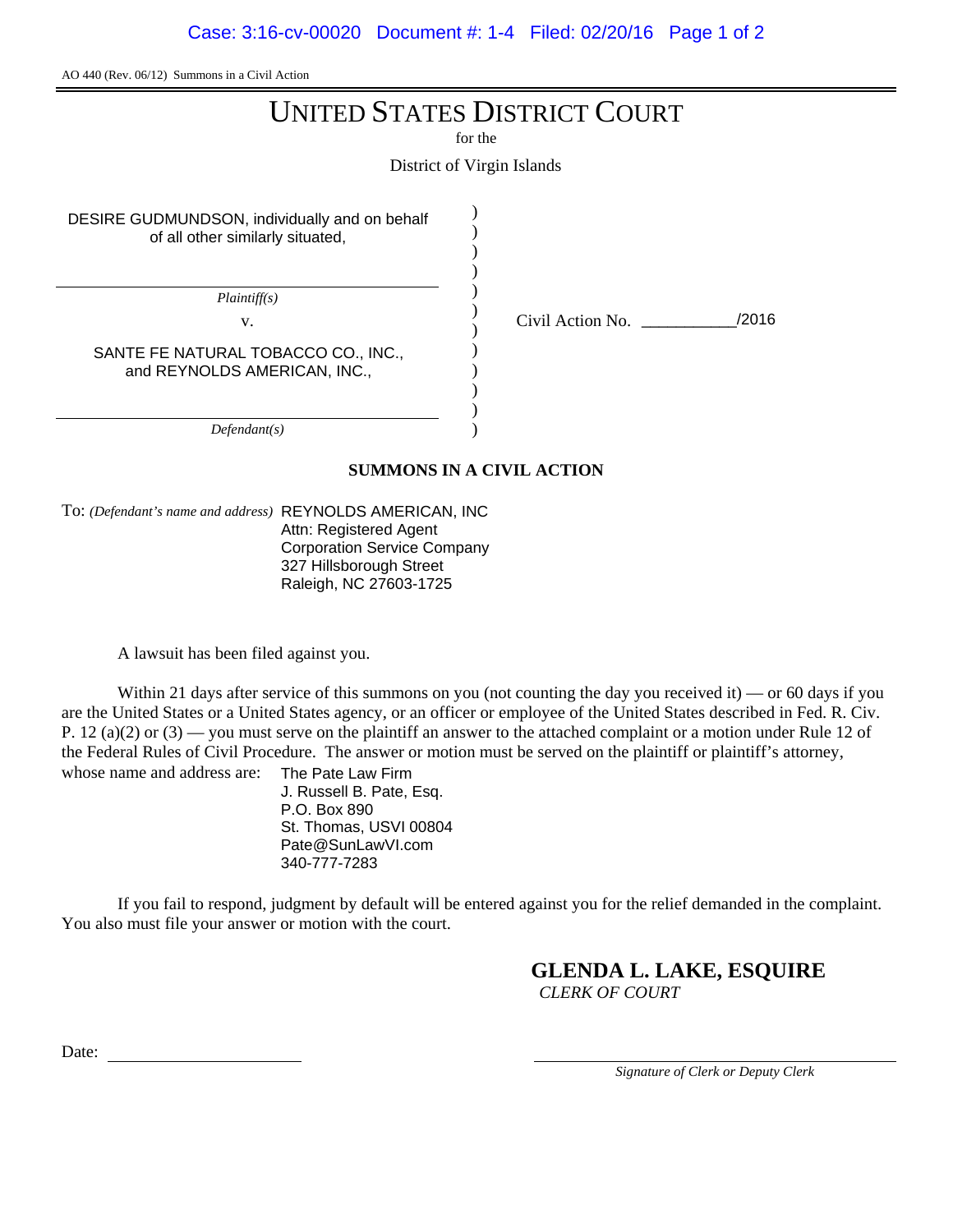Additional information regarding attempted service, etc:

| Case: 3:16-cv-00020  Document #: 1-4  Filed: 02/20/16  Page 2 of 2 |  |  |
|--------------------------------------------------------------------|--|--|
|                                                                    |  |  |

AO 440 (Rev. 06/12) Summons in a Civil Action (Page 2)

Civil Action No. \_\_\_\_\_\_\_\_\_\_\_/2016

### **PROOF OF SERVICE**

*(This section should not be filed with the court unless required by Fed. R. Civ. P. 4 (l))*

| was received by me on (date) |                                                                                             |                                                                |          |
|------------------------------|---------------------------------------------------------------------------------------------|----------------------------------------------------------------|----------|
|                              | $\Box$ I personally served the summons on the individual at (place)                         |                                                                |          |
|                              |                                                                                             | on $(data)$                                                    | ; or     |
|                              | $\Box$ I left the summons at the individual's residence or usual place of abode with (name) |                                                                |          |
|                              |                                                                                             | , a person of suitable age and discretion who resides there,   |          |
| $on$ (date)                  |                                                                                             | , and mailed a copy to the individual's last known address; or |          |
|                              | $\Box$ I served the summons on (name of individual)                                         |                                                                | , who is |
|                              | designated by law to accept service of process on behalf of (name of organization)          |                                                                |          |
|                              |                                                                                             | on $(data)$<br>$\frac{1}{2}$ or                                |          |
|                              | $\Box$ I returned the summons unexecuted because                                            |                                                                | : or     |
| $\Box$ Other (specify):      |                                                                                             |                                                                |          |
| My fees are \$               | for travel and \$                                                                           | for services, for a total of \$                                | 0.00     |
|                              | I declare under penalty of perjury that this information is true.                           |                                                                |          |
| Date:                        |                                                                                             |                                                                |          |
|                              |                                                                                             | Server's signature                                             |          |
|                              |                                                                                             | Printed name and title                                         |          |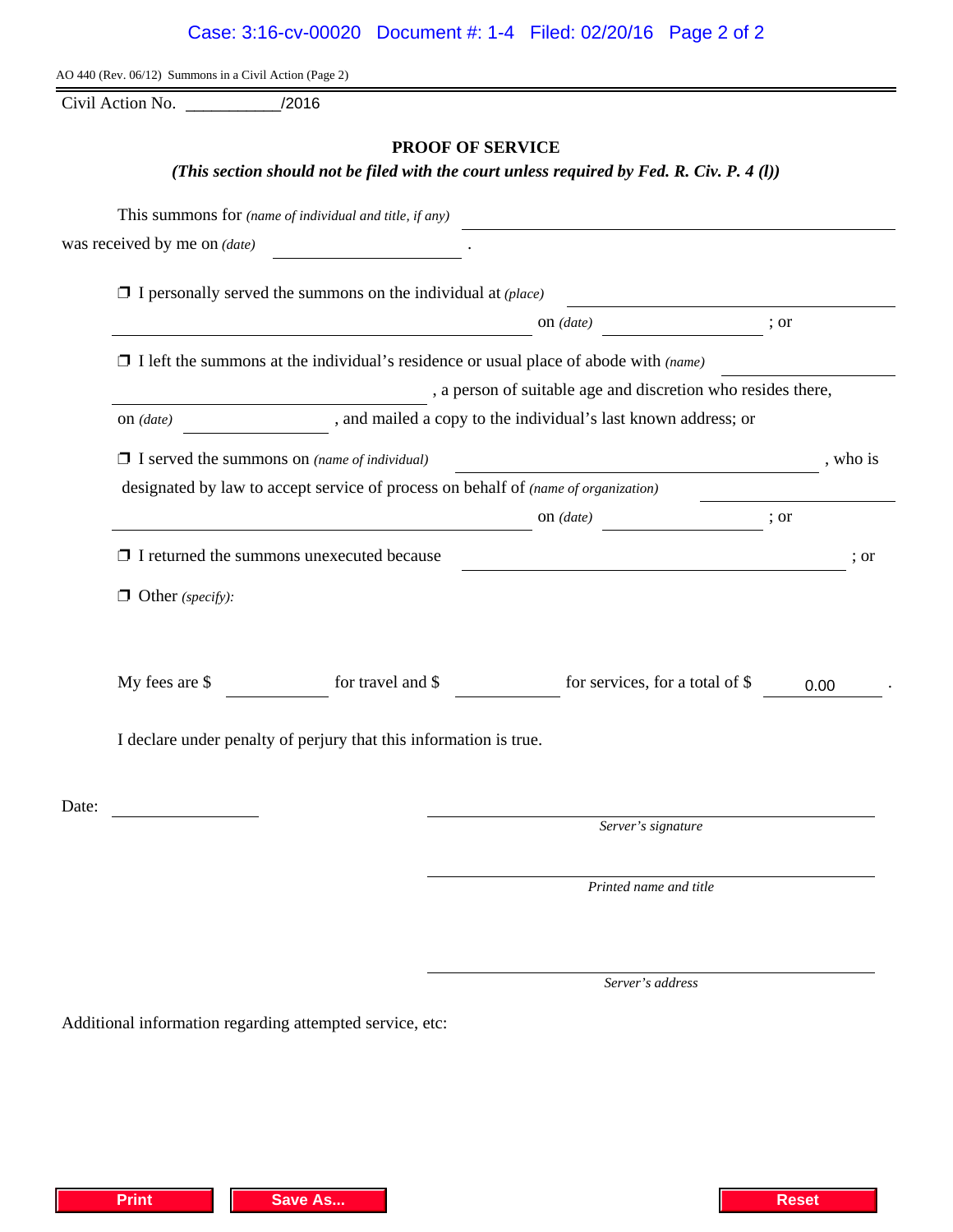# UNITED STATES DISTRICT COURT

for the

District of Virgin Islands

) ) ) ) ) ) ) ) ) ) ) )

DESIRE GUDMUNDSON, individually and on behalf of all other similarly situated,

*Plaintiff(s)*

v. Civil Action No. \_\_\_\_\_\_\_\_\_\_\_/2016

SANTE FE NATURAL TOBACCO CO., INC., and REYNOLDS AMERICAN, INC.,

*Defendant(s)*

#### **SUMMONS IN A CIVIL ACTION**

To: *(Defendant's name and address)* REYNOLDS AMERICAN, INC Attn: General Counsel Martin L. Holton, III P.O. Box 3000 Winston-Salem, NC 27102-3000

A lawsuit has been filed against you.

Within 21 days after service of this summons on you (not counting the day you received it) — or 60 days if you are the United States or a United States agency, or an officer or employee of the United States described in Fed. R. Civ. P. 12 (a)(2) or  $(3)$  — you must serve on the plaintiff an answer to the attached complaint or a motion under Rule 12 of the Federal Rules of Civil Procedure. The answer or motion must be served on the plaintiff or plaintiff's attorney, whose name and address are: The Pate Law Firm

J. Russell B. Pate, Esq. P.O. Box 890 St. Thomas, USVI 00804 Pate@SunLawVI.com 340-777-7283

If you fail to respond, judgment by default will be entered against you for the relief demanded in the complaint. You also must file your answer or motion with the court.

## **GLENDA L. LAKE, ESQUIRE**

*CLERK OF COURT*

Date: